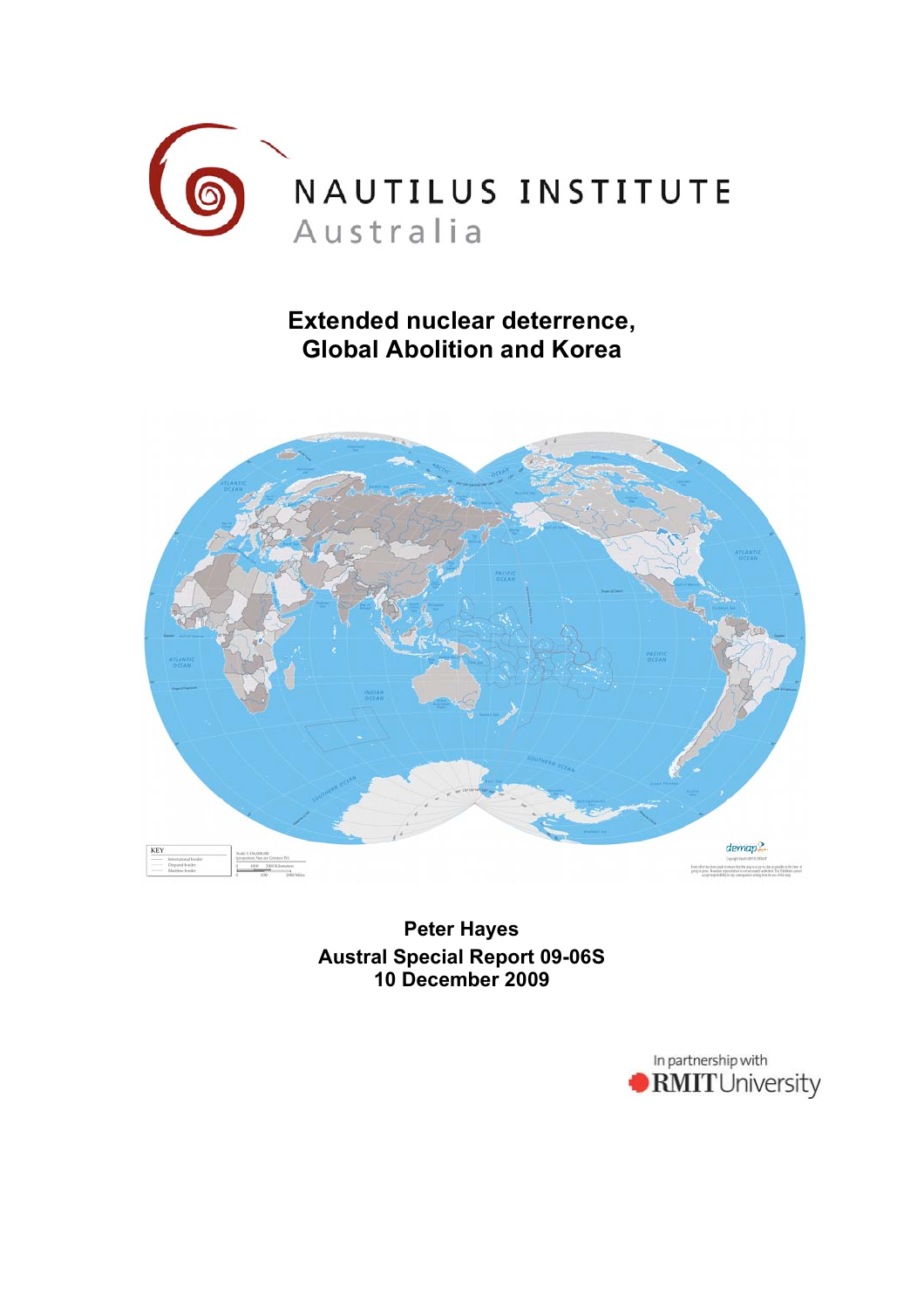# **Synopsis**

Peter Hayes of the Nautilus Institute analyses developments in the system of United States nuclear hegemony in East Asia deriving from North Korea's drive for nuclear weapons. Hayes argues that "the nuclear threat projected by the US in this hegemonic system drove the DPRK to adopt a nuclear weapons proliferation strategy that was aimed at compelling the United States to change its policies towards the DPRK. The latter's successful nuclear breakout demonstrates that today, the hegemon has no clothes, that is, it is not capable of stopping nuclear breakout by a key adversary." Arguing that the reinforcing of guarantees of extended nuclear deterrence will be unsuccessful and "will lead to eventual nuclear proliferation by the allies themselves", Hayes concludes that only conventional deterrence "is likely to curb the DPRK's nuclear threat, head off long-run proliferation by the ROK and Japan, and by realigning its legitimating ideology ("Global Abolition") with alliance institutions and force structures, restore the now rapidly dwindling US hegemony in the region."

### **Acknowledgements**

This paper is a revised version of a presentation at the 5th Jeju Peace Forum, "Shaping new regional governance in East Asia: A vision for mutual benefit and common prosperity" August 13, 2009; further revised and presented at the Research workshop on Australia-Japan Civil Society Cooperation for Nuclear Disarmament Nautilus Institute at RMIT, RMIT University, Melbourne, 18-19 September 2009, supported by the Australia-Japan Foundation and RMIT University Foundation. I am grateful to Mark Selden, Mel Gurtov, and Richard Tanter for comments.

#### **About the Author**

Peter Hayes is Professor of International Relations, RMIT University, Melbourne and Executive Director, Nautilus of America, San Francisco peter@nautilus.org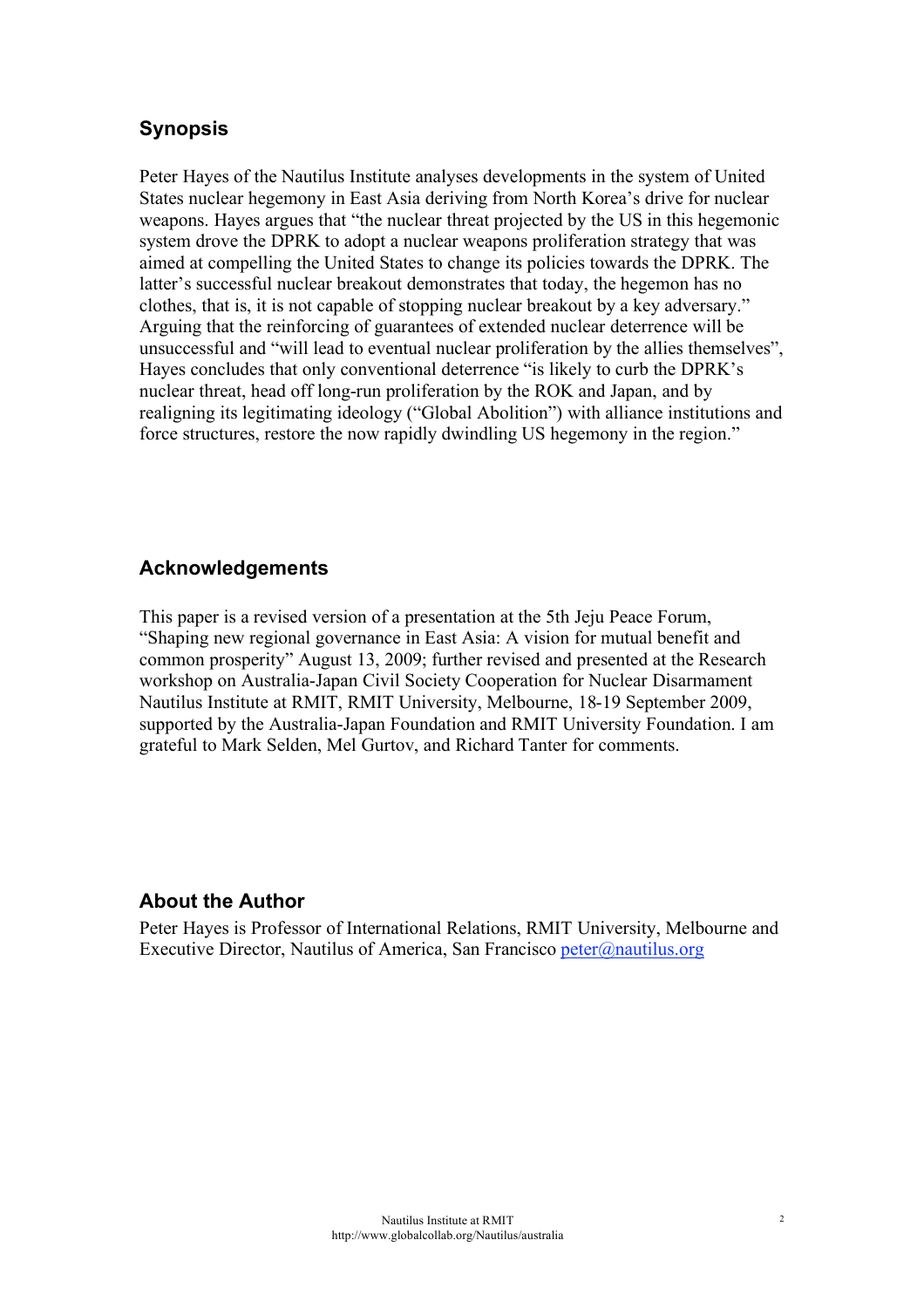#### **Introduction**

This essay examines the role that nuclear weapons have played in Northeast Asia in creating a system of inter-state relations based in part on nuclear threat and the impact of North Korea on that system. The US-led alliances that rest on extended nuclear deterrence have been characterized as hegemonic in the forty years of Cold War in the Gramscian sense of hegemonic, that is, allied elites accepted US leadership based on its legitimating ideology of extended nuclear deterrence, institutional integration, and unique American nuclear forces that underpinned the alliances.<sup>1</sup> A crucial aspect of American nuclear hegemony in Asia was the guarantee that the hegemon would ensure that no adversary could break out of the system after China's 1964 successful nuclear test, as expressed by the Non Proliferation Treaty and IAEA safeguard system. The failure of the United States to stop and now reverse the DPRK nuclear over the previous two decades threatens its hegemonic leadership in Northeast Asia, and is linked to the decreasing ability of American power to shape events in other proliferation-prone regions such as South and West Asia.

On April 4, 2009, President Obama proposed global "Nuclear Abolition" as a new strategic goal for US foreign policy, thereby projecting it as an organizing principle under American leadership for all states. His Global Abolition policy promises to fulfill the pledge that is the foundation of the Non-Proliferation Treaty, namely, that non-nuclear states will forego nuclear weapons provided that the nuclear weapons states eliminate them. However, Global Abolition has not supplanted extended nuclear deterrence in managing regional challengers to the *status quo* distribution of power.

In relation to the DPRK, a classic upstart threat to the existing regional order, the United States appears to be headed towards a reassertion of strategic deterrence in the form of restated general commitments to extend nuclear deterrence to its regional allies against the DPRK. The goal is to deter the DPRK from attacking—

 $\frac{1}{1}$  D. Puchala, "World Hegemony and the United Nations," *International Studies Review*, 7, 4, December 2005, pp. 575-577 provides a short account of Gramscian hegemony; see also P. Hayes, "North Korean proliferation and the end of US nuclear hegemony," in S. Lodgaard et al, edited, Nuclear Proliferation and International Security, Routledge, 2007, pp. 118-136; http://www.amazon.com/Nuclear-Proliferation-International-Security-Routledge/dp/0415420474

and "American Nuclear Hegemony in the Pacific," Journal of Peace Research, volume 25, no 4, December, 1988, pp. 351-364.

http://www.globalcollab.org/Nautilus/about-nautilus/staff/peterhayes/cv/1988/NuclearHegemonyJPR1988.pdf

The term hegemony has many different usages in political science and the author uses it here strictly as defined above, and only in relation to "nuclear alliances" in East Asia. Thus, this essay does not claim that the DPRK nuclear breakout is the only nuclear breakout to affect American power negatively, or that there have not been many other failures of American power to achieve objectives since the end of World War II ("loss of China" 1947, stalemated Korean War, 1953; defeat in Vietnam, 1975, and so on to the setbacks in Iraq and Afghanistan in 2009) for reasons unrelated to nuclear weapons and therefore, not accounted for by problems in American hegemony. The usage in this essay is modest in its scope and limited to its application to the East Asian post-war context.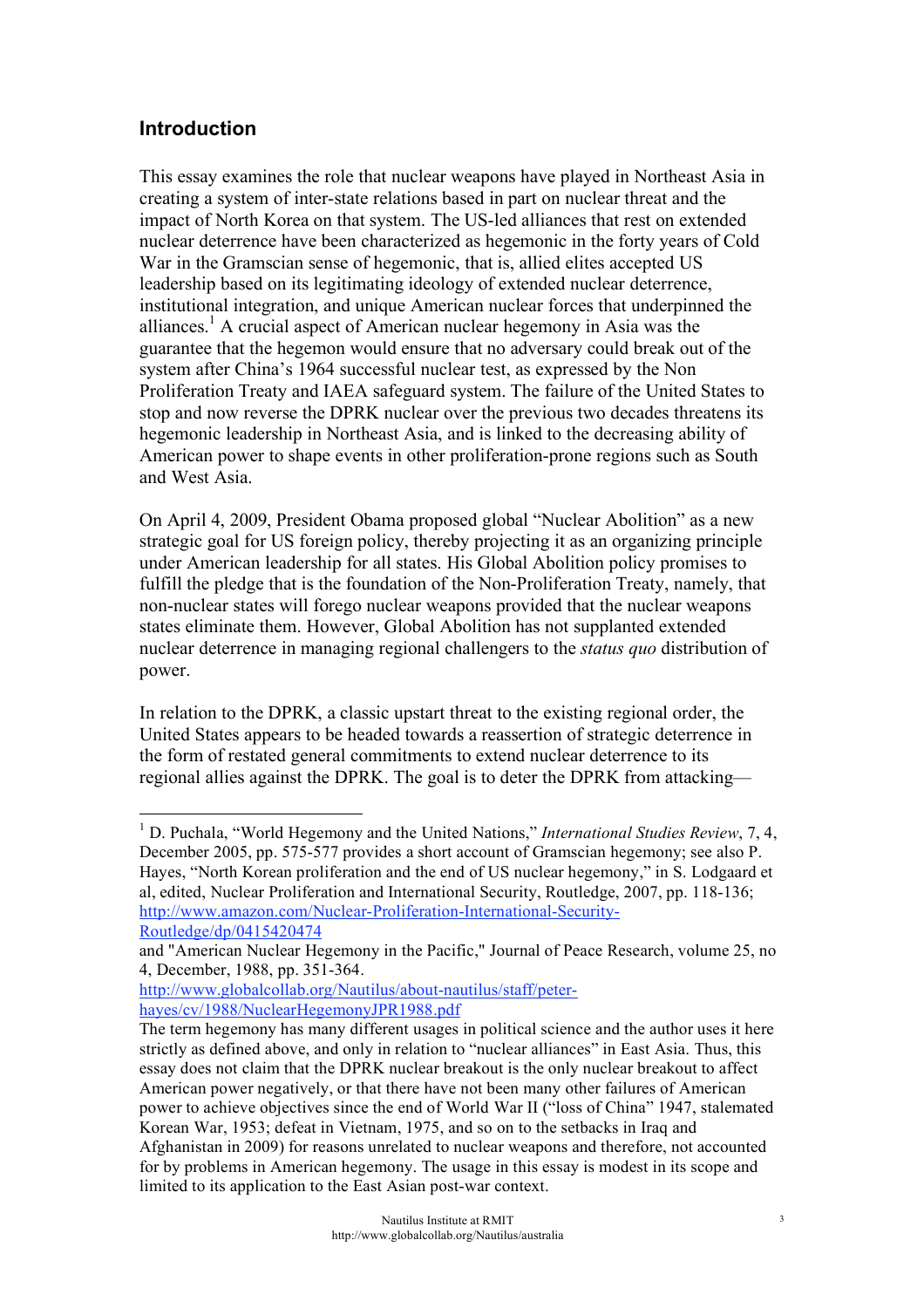not currently a realistic prospect given both the low level of the DPRK nuclear program, and the overwhelming nuclear power of the United States. More important, it seeks to compel the DPRK to cooperate in non-proliferation and in negotiations to end its weapons program—a strategy that has thus far failed to curtail North Korea's nuclear weapons program, and ironically, may even hasten, not slow, DPRK proclivity to export its capabilities.

In light of this prospective failure by the United States—the primary adversary of the DPRK and the only state capable of resolving this standoff—to deal with the actual as distinct from the imaginary DPRK threat that occupies many American minds, I propose that security analysts and leaders—especially in the ROK and Japan—revisit the relative risk-benefits of continuing to rely on extended nuclear deterrence. They should compare END strategies with the alternative strategy based fully on non-nuclear military power. The latter would include a declaratory posture that specifically excludes nuclear threat as a tool of deterrence or, after a deterrence failure (that is, DPRK attack or US pre-emption thereof), of compellence.

My overarching argument is that Obama's Global Abolition strategy should be adopted as the framework with which to reconstitute the US-ROK alliance. Doing so would force the United States and the ROK to review their joint priorities and recast the US nuclear posture and doctrine that pertains to the Peninsula. Should the United States do so, it could preserve its role as the hegemonic power in the region- but without recourse to its historical dependence on nuclear weapons. Should it not, then the ROK should consider crafting and adopting a regional non-nuclear security strategy that supplants alliance with the United States and is not based on nuclear threat.

This essay contains five parts. Part one reviews the historical evolution of the US nuclear umbrella in its alliances with the ROK and Japan. Part two describes North Korea's vulnerability to US nuclear threat projection, and the offensive political nature of its resulting nuclear weapons proliferation. Part three examines three alternatives to extended nuclear deterrence in response to the DPRK nuclear threat, namely, nuclear rejection, nuclear recession, and Global Abolition based on conventional deterrence. Part 4 weighs the costs and benefits of relying on extended nuclear deterrence versus shifting to a Global Abolition strategy to respond to the DPRK's nuclear weapons program. In conclusion, part 5 envisions a pathway of practical steps to implementing a non-nuclear response by the United States to the DPRK nuclear threat.

# **1. Extended Nuclear Deterrence in Regional Security**

For nearly six decades, nuclear weapons have been a central element of international affairs in East Asia. Starting with the coercive use of nuclear weapons in 1945 to force Japan to surrender and signal American preponderance in the postwar order, nuclear weapons became a cornerstone of a rigid bipolar threat system based on strategic *deterrence* and organized around the global balance of terror between the former Soviet Union and the United States.

Early usage of American nuclear threat projection against China in the Korean War (compellence) and in the 1958 Quemoy-Matsu crisis (deterrence) and other high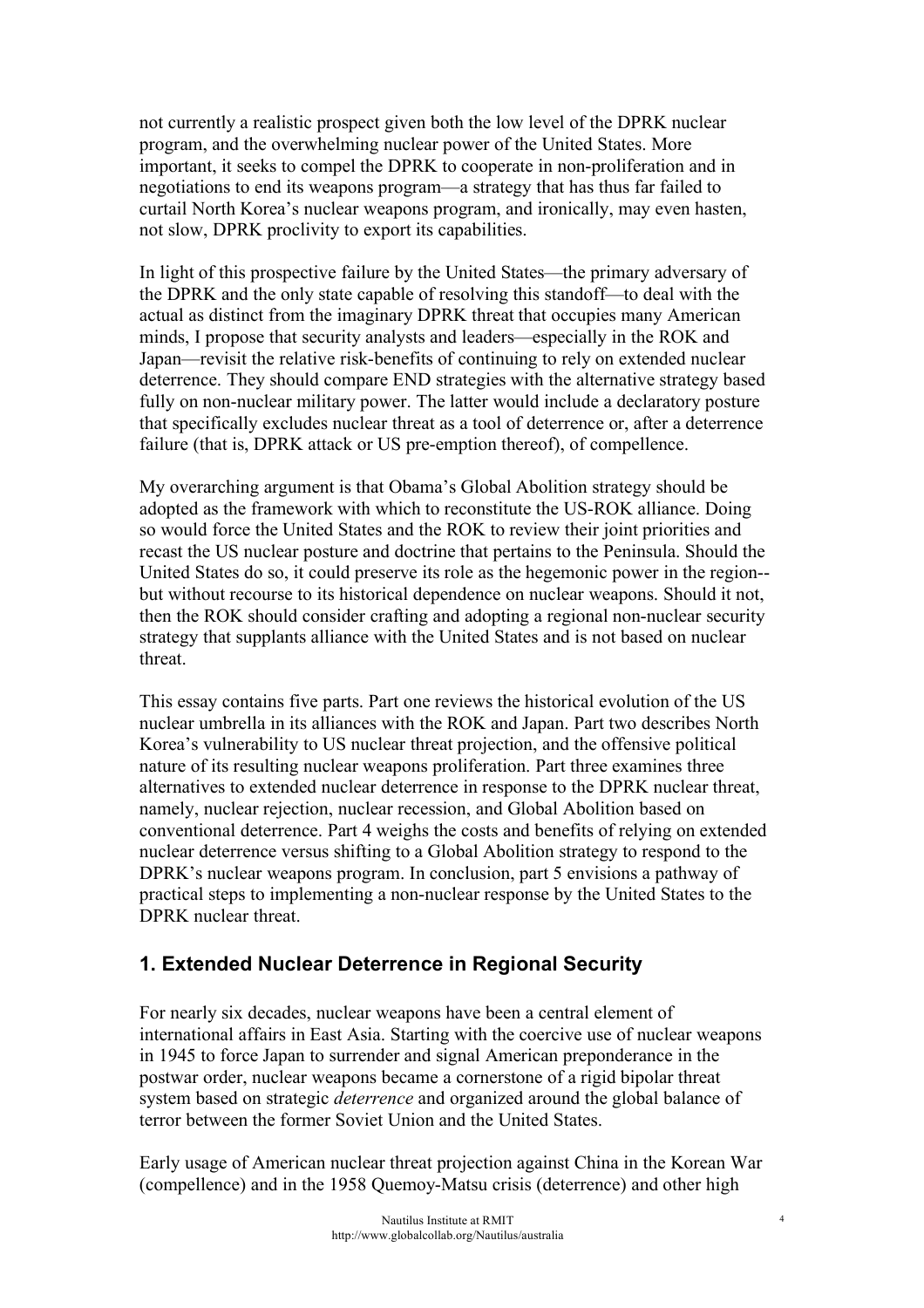risk efforts to deter and compel adversaries led to a set of bilateral alliances created by John Foster Dulles, based in part on the concept of *extended nuclear deterrence* (END), which generated a third approach that shaped the way conflict was manifested in the region. This was *strategic reassurance* of allied leaders and publics.

Later, reassurance was used to stabilize the "central balance" by dampening escalation instability or the propensity of nuclear weapons states to strike first, in the form of arms control and disarmament treaties and agreements to curtail destabilizing nuclear forces and activities by nuclear weapons states. These cooperative measures among nuclear adversaries also deeply affected the region for example, how naval forces interacted on the high seas.<sup>2</sup>

Korea played a special role in this system of nuclear threat projection.<sup>3</sup> Nuclear threats were found to be difficult to exploit against China and DPRK forces during the war; and Soviet nuclear forces affected US naval deployments in Korea, revealing the first wartime "virtual" effect, prefiguring the emergence of the idea of Mutual Assured Destruction. American weapons were deployed first in Korea in 1958 as part of a global forward deployment of tactical and theater nuclear weapons under the rubric of Massive Retaliation. The deployments in Korea were also linked to the withdrawal of ground-based nuclear forces from Japan forced by the popular revulsion against the Japanese government in 1958, as a proxy for and litmus test of the credibility of END to Japan after 1960. For most of the Cold War, nuclear deployments in Korea were primarily aimed at the Soviet-Chinese bloc, initially treated as a single set of targets in the sixties; and later, with the deepening Soviet-Chinese antagonism clear by the early 1960s, were aimed primarily at the former Soviet Union, and only secondarily against North Korea itself.

Thus, countering threats to the ROK was not separable from sustaining the central balance wherein Chinese and Soviet forces targeted US forces in Korea; and there was therefore no question of separate provision of END for the ROK until Park Chung Hee began to develop his own nuclear forces and ended the presumption that the United States would choose who led the ROK and dictated its military strategy.4 By 1968, the United States and the Soviet Union had created the Nuclear Non-Proliferation Treaty framework in order to contain proliferation by small and medium states, and the United States firmly quashed Park's attempt to gain an independent nuclear force. It was no coincidence that that the DPRK began at about the same time to acquire elements of the nuclear fuel cycle needed to develop nuclear weapons, suggesting that the ROK proliferation attempt and the near-war in

 $\frac{1}{2}$  See P. Hayes, et al, *American Lake, Nuclear Peril in the Pacific,* Viking/Penguin, 1987. http://www.globalcollab.org/Nautilus/about-nautilus/staff/peter-hayes/American Lake section 1.pdf

<sup>3</sup> See P. Hayes, *Pacific Powderkeg, American Nuclear Dilemmas in Korea*, Lexington Books, Lexington Massachusetts, 1990, at: also published by Hanul Press in Seoul, translated into Korean; English text at:

http://www.nautilus.org/DPRKBriefingBook/nuclearweapons/PacificPowderkegbyPeterHaye s.pdf 4 Until the late sixties, USFK maintained a war plan to use military force to replace the South

Korean government with a US appointed government should the South Korean government be threatened with overthrow from below.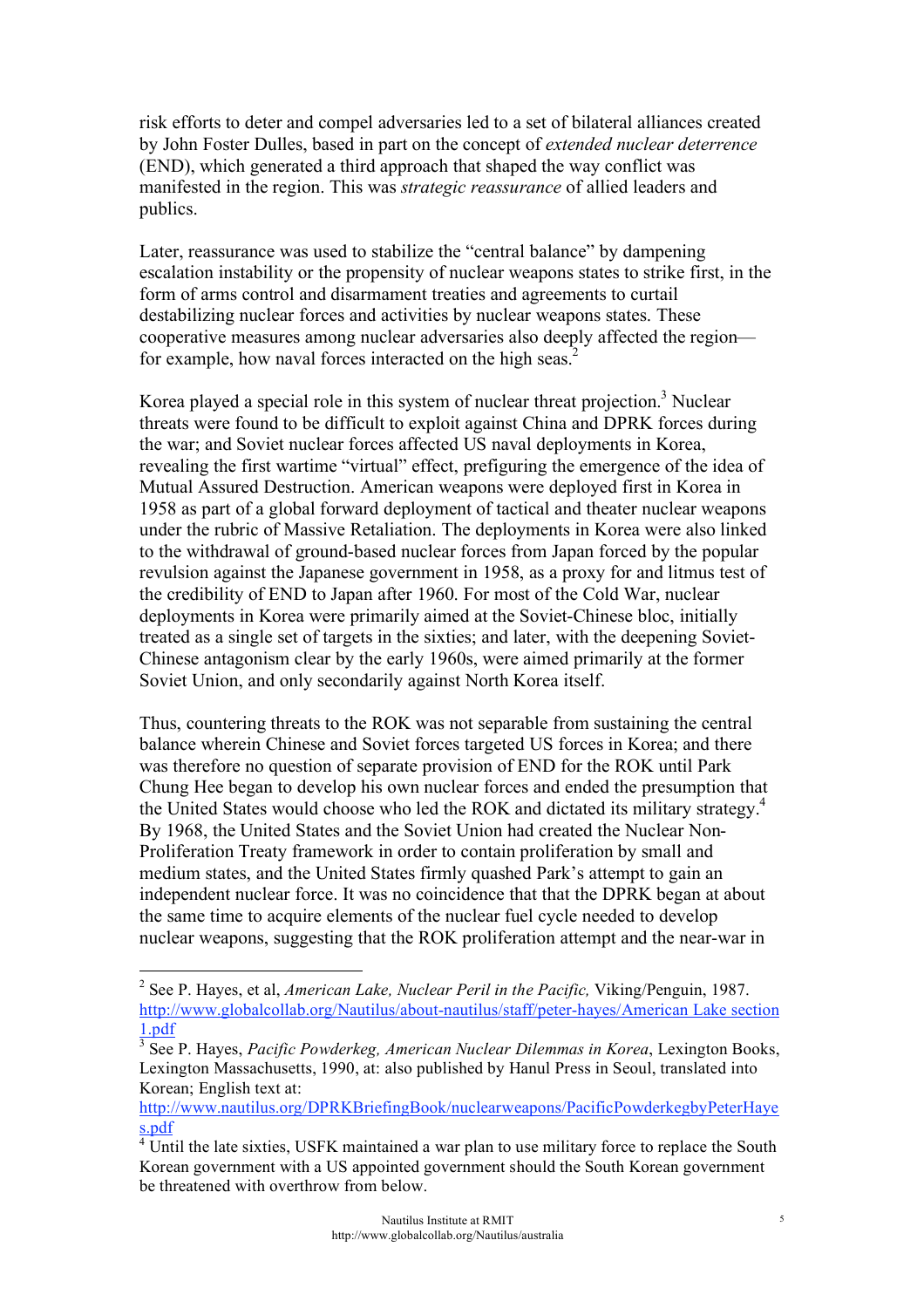August 1976 over the poplar tree cutting incident at Panmunjon that month had convinced Kim Il Sung to counter the US nuclear threat in kind.

In 1978, the nearly complete withdrawal of nuclear weapons from Korea that began in 1976 under President Carter was reversed due to a conservative backlash, and Korea remained implicated in the provision of END to Japan by the United States. As part of a global reversal of the 1958 deployment in 1991, President Bush Sr. withdrew US nuclear weapons from the ROK, and US withdrawal became part of the drama that unfolded around the DPRK nuclear breakout that surfaced publicly in 1992 when the IAEA discovered that the DPRK's nuclear declaration.was inconsistent with environmental data collected from the Yongbyon facility.

Henceforth, the credibility of US END with allies in this region was tied up directly with the United States' ability to stop and reverse (not merely contain by deterrence) the DPRK's acquisition of nuclear weapons and use of nuclear threat to compel the United States and others to negotiate with it—what I term the DPRK's "stalker" strategy."<sup>5</sup> As a result of nearly two decades of slow motion nuclear wrestling with the DPRK culminating in 2009 in the latter's second, this time successful, nuclear test, the credibility of US END has fallen to an all-time low.

Since 2008, US nuclear hegemony based on END in East Asia has begun to unravel due to the havoc wrought by the North Korean nuclear breakout on the NPT-IAEA system as a whole, by its rejection of the authority of the UNSC as enforcer of the NPT-IAEA system, as a spoiler state for cooperative security institution building in the region, and by its direct challenge to US hegemony in its alliance relationships. Of course, all the nuclear weapons states are responsible for the parlous state of the NPT-IAEA system. But in the case of the DPRK, the United States as a direct antagonist and primary player in the Peninsula is by far the state held most accountable for these dismal outcomes.

 $\frac{1}{5}$ <sup>5</sup> P. Hayes, "The Stalker State: North Korean Proliferation and the End of American Nuclear Hegemony," Nautilus Policy Forum Online 06-82A, October 4th, 2006. http://www.nautilus.org/fora/security/0682Hayes.html

My "stalker state" theory of DPRK nuclear weapons motivations contrasts with two others schools of thought as to what prompted the DPRK to develop nuclear weapons, viz, the "strategic state" theory that argues that the DPRK has always single-mindedly and shrewdly pursued nuclear weapons; and the "soprano state" theory which asserts that the DPRK is a narco-criminal syndicate aimed at accruing profits from rent extraction from the population and from trading in the shadow global economy. Each of these theories contains elements of truth, but I believe that only the stalker state theory is consistent with the decadal slow motion style and politically determined use of nuclear threat by the North Koreans. A good example of the soprano theory is David Asher (formerly Senior Advisor, East Asian and Pacific Affairs, US State Department in the Bush Administration) "The North Korean Criminal State, its Ties to Organized Crime, and the Possibility of WMD Proliferation," Policy Forum Online 05-92A: November 15th, 2005.

http://www.nautilus.org/fora/security/0592Asher.html

The best proponent of the strategic theory is Nicholas Eberstadt; see, for example, "Kim Jong Il's Nuclear Ambitions," Policy Forum Online 07-010A: February 6th, 2007. http://www.nautilus.org/fora/security/07010Eberstadt.html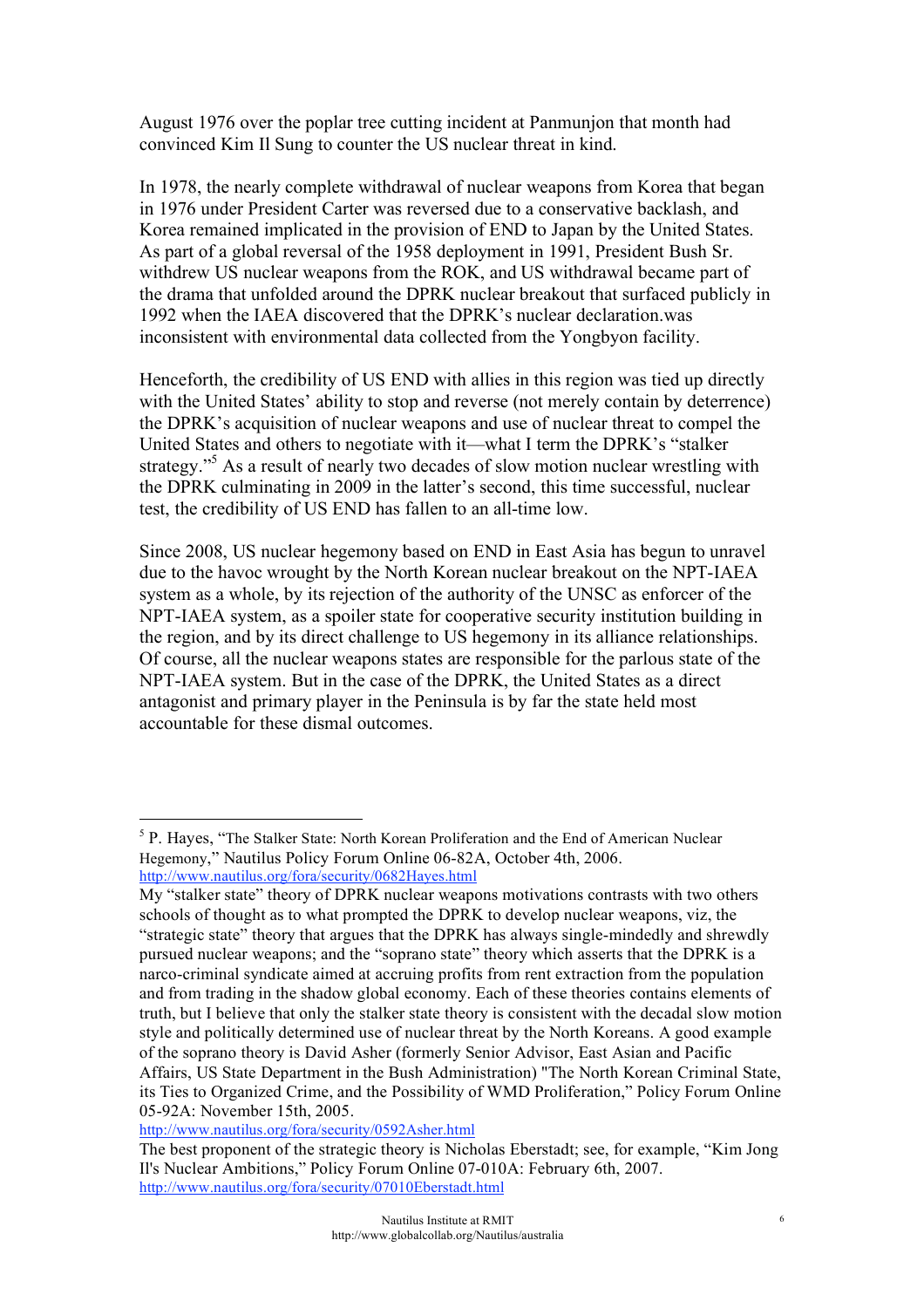# **2. North Korea's Nuclear Vulnerability**

The challenge to END in East Asia came from North Korea. Unlike the other states in the region, the DPRK was not part of the international community (in contrast, Taiwan, while politically marginalized, was highly integrated into the global market system and also was covered by the US nuclear umbrella). Until 1989, the DPRK outright refused to adhere to international norms related to the NPT and IAEA safeguards system. Moreover, the DPRK had faced for decades direct American nuclear threat and the full array of forward deployed weapons and delivery systems, military exercises, rhetorical threats, and, during full-blown, near-war crises on the DMZ, the immediate prospect of nuclear annihilation.

The Korean People's Army in the North sought to reduce its vulnerability to American nuclear threat by adopting a forward-deployed offensive posture so that, in the event that nuclear weapons were used, possibly even pre-emptively, by the United States, they still could not stop a North Korean conventional military sledgehammer falling on Seoul and allied US-Korean forces. Such an attack would have been suicidal to both Koreas; but only severely damaging to US forces in-theater and would have barely affected the United States itself. But it was effective in communicating to the United States and ROK leaders that the DPRK would not accept nuclear threat and would field a conventional deterrent to offset American nuclear superiority while it began to develop a nuclear option. Surprisingly, US intelligence estimates at the time show a remarkable laxity in relation to DPRK nuclear weapons motivations at this time. Alarm bells only began to ring about its independent nuclear weapons potential in the mid-eighties.<sup>6</sup>

Thus, for decades, an unstable standoff and continuous confrontation took place at the DMZ where the two sides projected lethal threats at each other in the most direct and provocative ways—most unmistakably in the August 1976 near-war over the poplar trees. The weaponization of North Korean fissile material and the testing of longer range (albeit still unreliable) delivery systems now makes nuclear next-use<sup>7</sup> in Korea a conceivable contingency during a war, and raises the possibility of unconventional delivery of DPRK nuclear devices to the United States itself thereby forcing the United States to pay far more attention to this otherwise puny and impoverished adversary.

In my view, the DPRK decided to break out of the static game of positional political and military warfare in the late seventies, culminating in an agile DPRK nuclear weapons strategy a decade later intended to project nuclear threat right back up the American barrel aimed at Pyongyang. This was not primarily a defensive strategy, or even one aimed at strategic deterrence—that was a game in which the DPRK knew from the outset that it could not hope to ever match the United States, requiring as it would survivable retaliatory nuclear forces that it could not obtain,

 $\frac{1}{6}$ <sup>6</sup> See R. Wampler, "North Korea and Nuclear Weapons: The Declassified U.S. Record," National Security Archive Electronic Briefing Book No. 87, April 25, 2003. http://www.gwu.edu/~nsarchiv/NSAEBB/NSAEBB87

<sup>&</sup>lt;sup>7</sup> For the concept of nuclear next use, see P. Hayes, "Global Insecurity And Nuclear Next-Use," NAPSNet Special Report, May 2004.

http://www.nautilus.org/gps/scenarios/GP-WMDTrends.PDF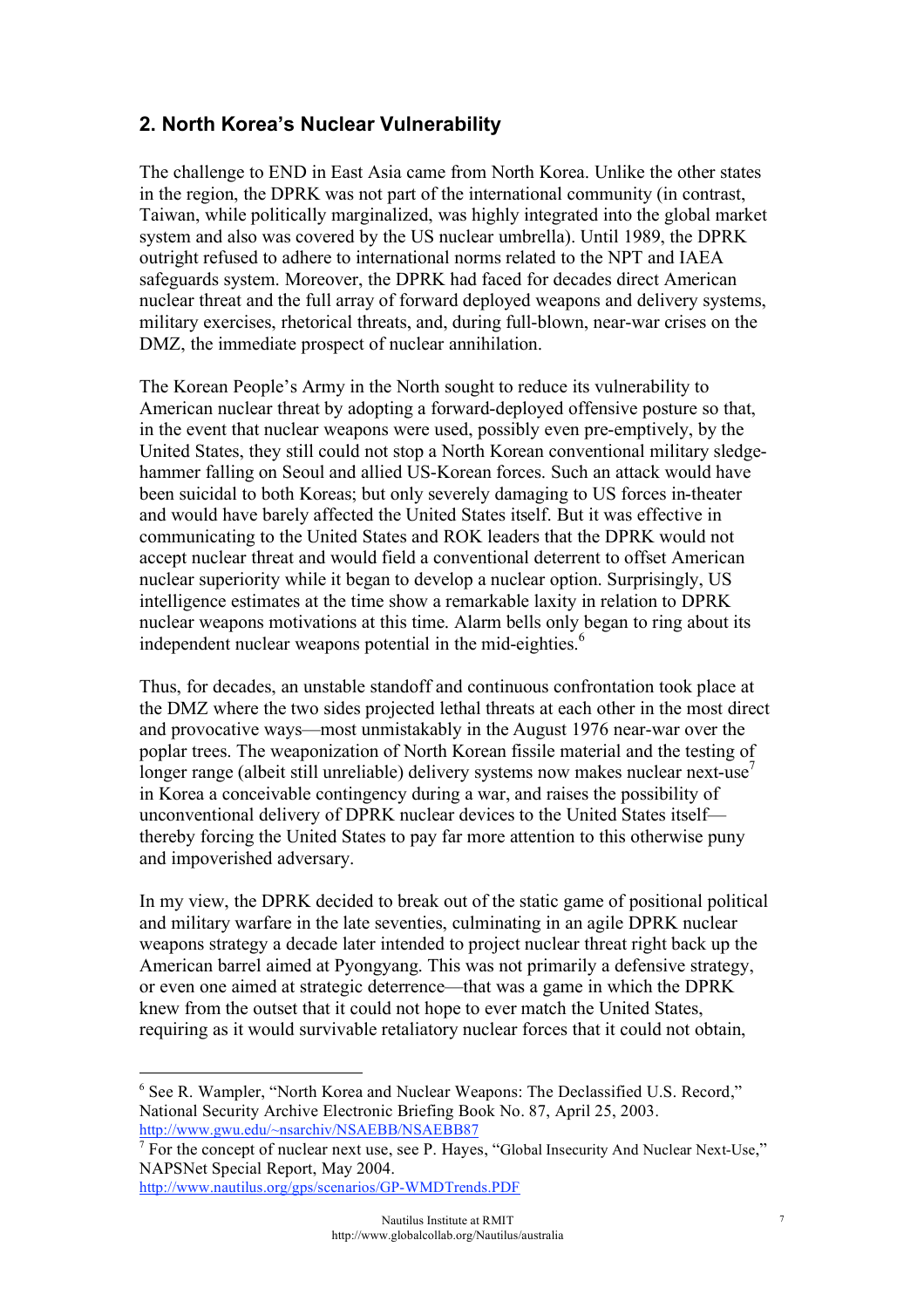test and deploy for many decades, if ever. Rather, the DPRK sought to use its nuclear threat as a *compellence* strategy, as the leading edge of its political engagement of the United States aimed at forcing it to change its policies towards the DPRK. The North Koreans used nuclear threat, at first in ways highly opaque, then ambiguously, and finally explicitly and on display, to attempt to make the United States accept the legitimacy and sovereignty of the North Korean state and leadership; to change its policies of containment and sanctions that kept the DPRK isolated from the world, especially economically; to bring the US-Korean War to an end with a peace treaty; and perhaps even to enlist the United States as a security partner. The latter is the bit that most Americans find incredible given the nature of the North Korean polity, its alien values, and the antithetical economic systems— North Korea being rather like the Borg fictional cybernetic organisms in the popular American science fiction series Star Trek it seems inconceivable that it could seriously wish to become a security partner of the United States. Nonetheless, such a partnership is exactly what the North Koreans had in mind until 2004. The big question today is whether they can be persuaded to return to that position.<sup>8</sup>

Consequently, the DPRK and the United States have spent two decades in a slow motion confrontation over North Korea's nuclear proliferation activity, testing each other's intentions, creating confidence and then rapidly demolishing it, but always managing the risks at each stage of the DPRK breakout to preserve the possibility of reversing the latest gain of the DPRK's incremental nuclearization and weaponization. In 2004, however, the North Koreans shifted gears with a loud crash heard by those who study its public pronouncements to its own population—often far more accurate and direct than they are usually given credit for by American analysts who read primarily the propaganda aimed at external audiences.

Until 2004, the North Koreans had relied primarily on the leverage gained from nuclear proliferation threat in the future. In 2004, they became committed actual nuclear armament to strengthen their "stalker" strategy and to force the United States to adjust its policy of malign neglect under President Bush Jr. Thus, they began to refer to nuclear weapons not as "nukes," an abstract noun, but instead, to their "massive deterrent" and then explicitly "nuclear deterrent" and finally, in 2006, linked nuclear weapons with the person of the great leader and his strategy, in an idiosyncratic form of North Korean nuclear nationalism.<sup>9</sup> This reduction in ambiguity as to North Korean intentions was matched by increasing clarity as to

 <sup>8</sup> <sup>8</sup> North Korean officials recently stated: "North Korea hopes "to find common ground" and "common stakes" with the U.S. in order to bring about a "long range accommodation." The U.S. and the DPRK "share some strategic interests" including the prevention of any single nation from dominating the region. And the DPRK "may welcome" a U.S. presence in the region if it has good relations with the U.S." As reported in D. Zagoria, "U.S.-DPRK Relations at a Crossroads: Danger of Drift," Summary Record of a Conference Organized by the National Committee on American Foreign Policy (NCAFP) and The Korea Society, October 30, 2009, unpublished record.

<sup>&</sup>lt;sup>9</sup> See P. Hayes, "Embrace Tiger, Retreat To Mountain, Test Nuke," Nautilus Policy Forum Online 06-60A, July 21st, 2006.

http://www.nautilus.org/fora/security/0660Hayes.html;

Also published in Open Democracy as "Nuclear little brother: North Korea's next test". http://www.opendemocracy.net/globalizationinstitutions\_government/nuclear\_brother\_3761.jsp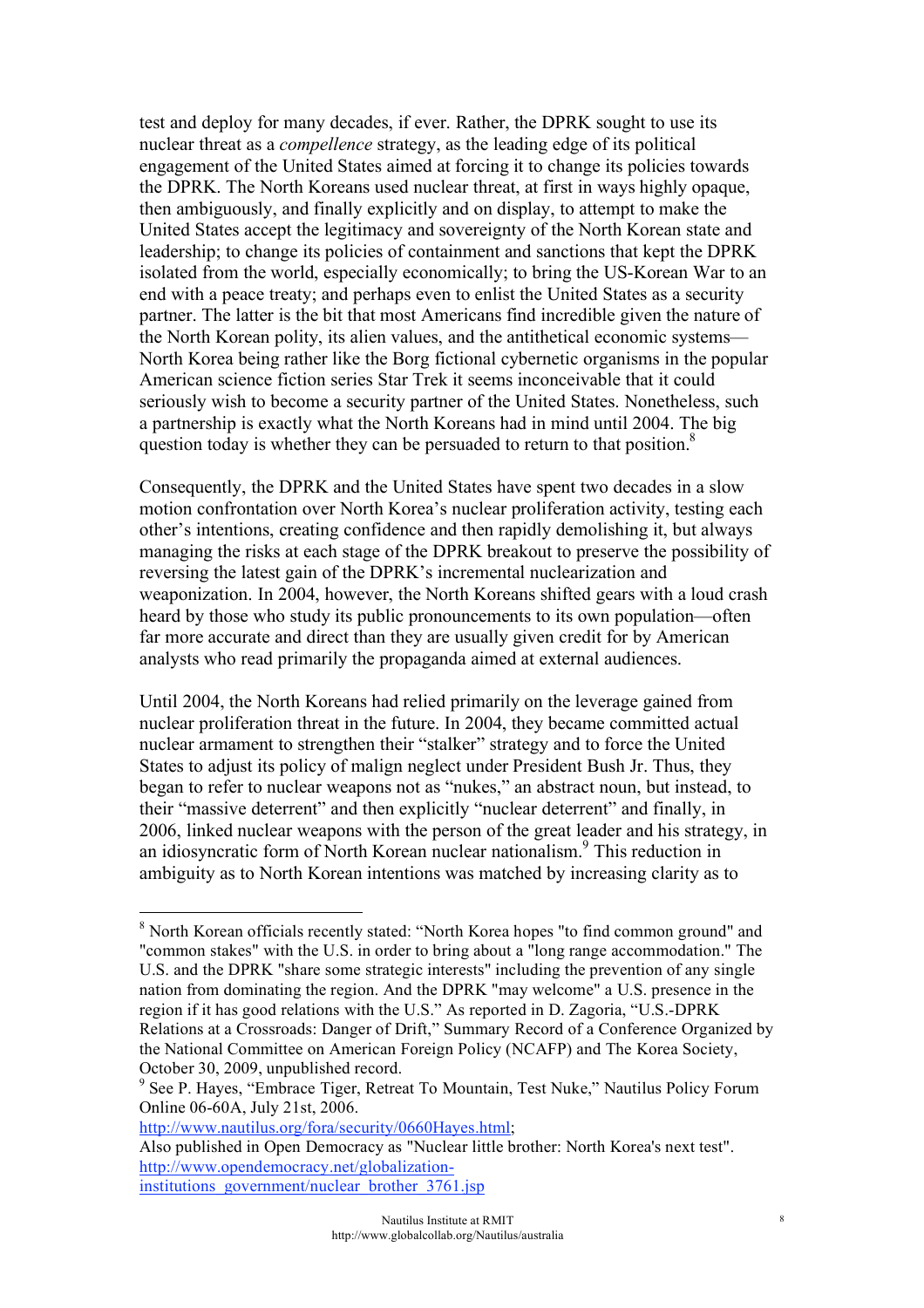their weapons capacity in the first (fizzle) and second (successful) nuclear tests, and the outright declaration that the DPRK had achieved nuclear weapons status, at least in its own eyes. As they state now:

*Our strengthening of the nuclear deterrent is an irrefutable exercise of our independent right and sovereignty for the defense of our dignity, system, and the safety of the nation against the nuclear threat of the United States. <sup>10</sup>*

The DPRK thereby called the American bluff in the most serious challenge to American nuclear hegemony in the entire post Cold War period. The inability and unwillingness of the United States to halt or reverse North Korean nuclear breakout to the point where the DPRK can at least partly neutralize the United States' "unique" nuclear weapons capacities are obvious to the leadership of all states in the region.11 Recent discussions of the need to "shore up" extended deterrence in the  $US$ -Japan security alliance,<sup>12</sup> thereby reinforcing extended nuclear deterrence to Japan and Korea<sup> $13$ </sup> and even reintroducing nuclear weapons into Korea itself,<sup>14</sup> reveal the effects of North Korean nuclearization and the lack of an American vision for regional order based on Global Abolition—the new doctrinal framework introduced by President Obama for international relations without depending on nuclear threat.

Conversely, the reflexive reversion to END by Obama's appointees shows the shallowness of the Global Abolition policy current, and the continuing reliance on nuclear weapons as the basis for US alliances in the region.<sup>15</sup> The problem is that while this approach worked--albeit at the risk of real nuclear war--for the entire Cold War, it has not blocked North Korea's nuclear breakout since the end of the Cold War. Given the asymmetric cost of containing the DPRK nuclear threat by nuclear threat projection to the United States versus the cost to the DPRK, it has not escaped the notice of allied security leaders that a pipsqueak state has effectively stalemated the nuclear hegemon in the domain in which it purports to wield unique power capacities, the very ones that underlay the Cold War alliance system created by John Foster Dulles half a century ago.<sup>16</sup>

 <sup>10</sup> *Nodong Sinmun* Commentator's article, 25 June 09

<sup>&</sup>lt;sup>11</sup> M. Richardson, "N-clouds over a US umbrella," August 5, 2009. http://www.canberratimes.com.au/news/opinion/editorial/general/nclouds-over-a-usumbrella/1587059.aspx?storypage=0

<sup>&</sup>lt;sup>12</sup> J. Schoff, *Realigning Priorities, the U.S.-Japan Alliance and the Future of Extended Deterrence,* Institute for Foreign Policy Analysis, March 2009, p. xiii. http://www.ifpa.org/pdf/RealignPriorities.pdf

 $\overline{^{13}}$  I. Reynolds, "U.S. wants to boost Japan nuclear umbrella: paper," Thu Jul 16, 2009 10:55pm EDT, TOKYO (Reuters); "U.S., Japan to hold official talks on nuclear umbrella," *Kyodo News*, Washington, July 7, 2009; "U.S. may maintain tactical nuke arms for attack submarines," *Kyodo News*, Washington DC, July 30, 2009.

<sup>&</sup>lt;sup>14</sup> Lee J.H. "Calls for nuclear weapons in South Korea," UPI, Oct. 21, 2009. http://www.upi.com/Top\_News/Special/2009/10/21/Calls-for-nuclear-weapons-in-South-Korea/UPI-51191256130461

<sup>&</sup>lt;sup>15</sup> See, for example, J. Nye, "Obama's nuclear agenda," *Daily Times*, October 13, 2009. http://www.dailytimes.com.pk/default.asp?page=2009\10\13\story\_13-10-2009\_pg3\_3\_

<sup>&</sup>lt;sup>16</sup> The DPRK imposes a vastly greater cost on the United States than it incurs--on the order of 3 billion \$/year or greater for the United States calculated as a roughly 10 percent increased cost of sustaining US forces in Korea and region at a state of higher readiness in response to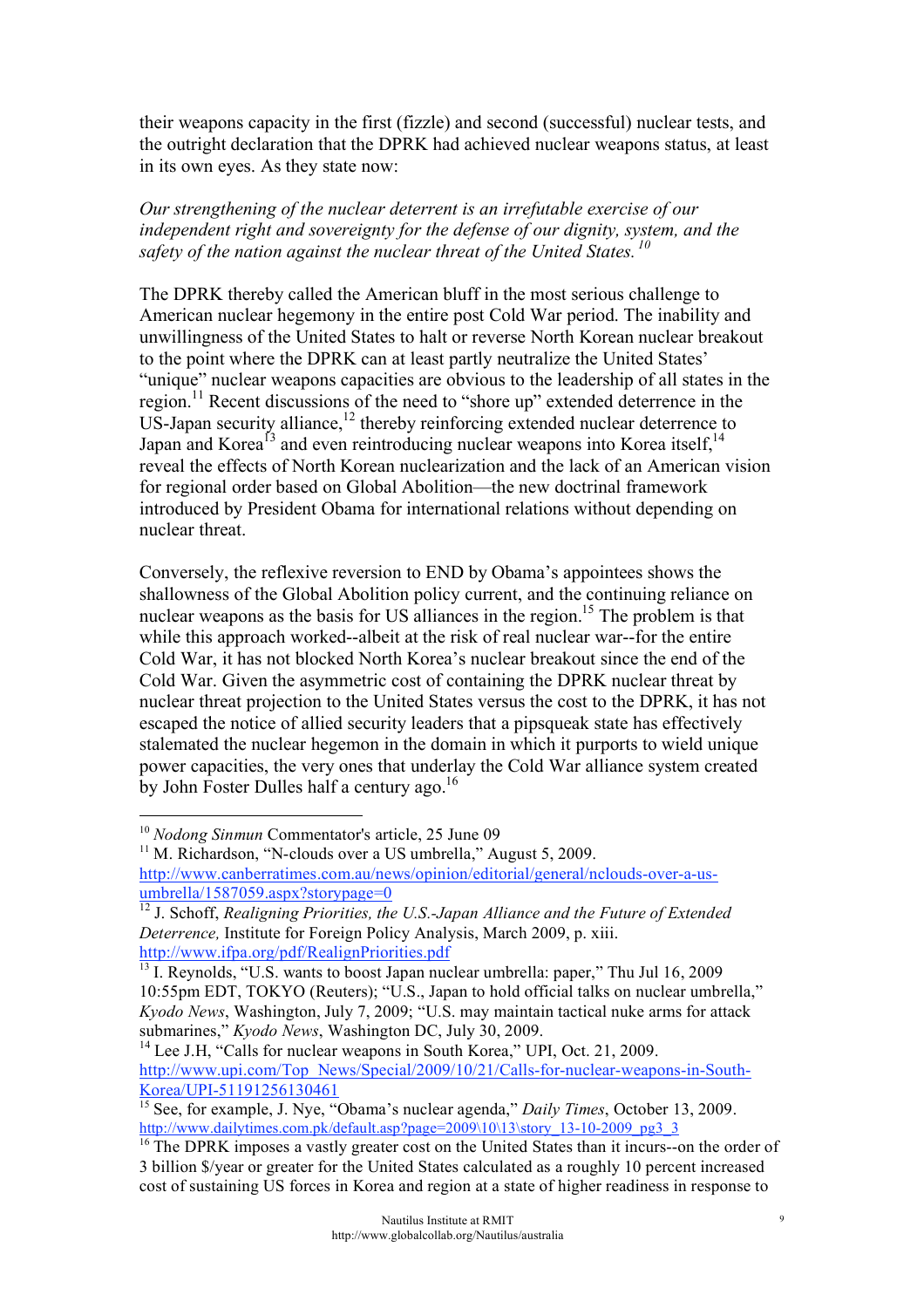### **3. Alternative Pathways**

 $\overline{a}$ 

Unsurprisingly, some security analysts and political leaders in South Korea and Japan have begun to explore the conceptual basis for developing independent nuclear weapons capacities. Others have called for re-deployment of US nuclear weapons into Korea or on surface ships in the regional oceans, or for nuclear sharing with Asian allies by the United States. These varied reactions are to be expected given the failure to date of the Obama Administration to enunciate a vision of regional order and stability based on non-nuclear forces and built around security principles and institutions predicated on Global Abolition rather than END, combined with the residual salience of END in the force structures, planning and joint exercises, and the continued psychological dependence of allied elites on the "nuclear umbrella" to substitute for adjusting their own security policies to a world without nuclear weapons, and to negotiate and resolve their security dilemmas without resort to the use of military force.

It is time for regional leaders to step out of this system of nuclear threat projection and build a regional order that is not based on the threat of unilateral or mutual annihilation, but on constructive, positive cooperative engagement. There are three ways whereby this shift might be made.

The first is the New Zealand mouse-that-roared model, whereby small and medium states simply declare that they would rather live without a nuclear umbrella because doing so is safer than living under it. In effect, they reject outright the nuclear umbrella by declaring it to be a source of insecurity. New Zealand suggested, much to the discomfort of Americans from the Cold War era, that it is a security blanket that they preferred to dispense with. Or course, there are no serious security threats in the vicinity of New Zealand, and the issue of organizing a regional order without a nuclear hegemon is not a major issue in the South Pacific. Indeed, New Zealand happily acts as a hegemonic security state in its own sphere of influence in relation to the tiny South Pacific Islands that rely on its aid and conventional military and policing forces to keep order. Nonetheless, this pathway led directly to rupture of the ANZUS alliance wherein New Zealand was cast out while Australia remained under the umbrella—at least it would like to think so although there is no explicit US commitment to provide END to Australia on the public record. Thus, the roaring mouse model may not be apt for Korea and Japan given the very different regional circumstances.

The second pathway is to adopt a strategy that Patrick Morgan calls "nuclear recession."17 This strategy entails the slow but continuous minimization of various elements of END including maintaining studious silence on public on END-related matters, substitution of conventional for nuclear forces in allied doctrine and postures, development of regional security institutions, resolution of major security dilemmas between states, and the lessening of residual salience of nuclear weapons

the DPRK's nuclear threat, versus perhaps 0.3 billion \$/year for the DPRK's nuclear weapons program--a ratio of 10:1--although this cost is relatively higher for the DPRK than the United States.

<sup>&</sup>lt;sup>17</sup> P. Morgan, "Considerations Bearing on a Possible Retraction of The American Nuclear Umbrella Over the ROK," communication, June 21, 2009.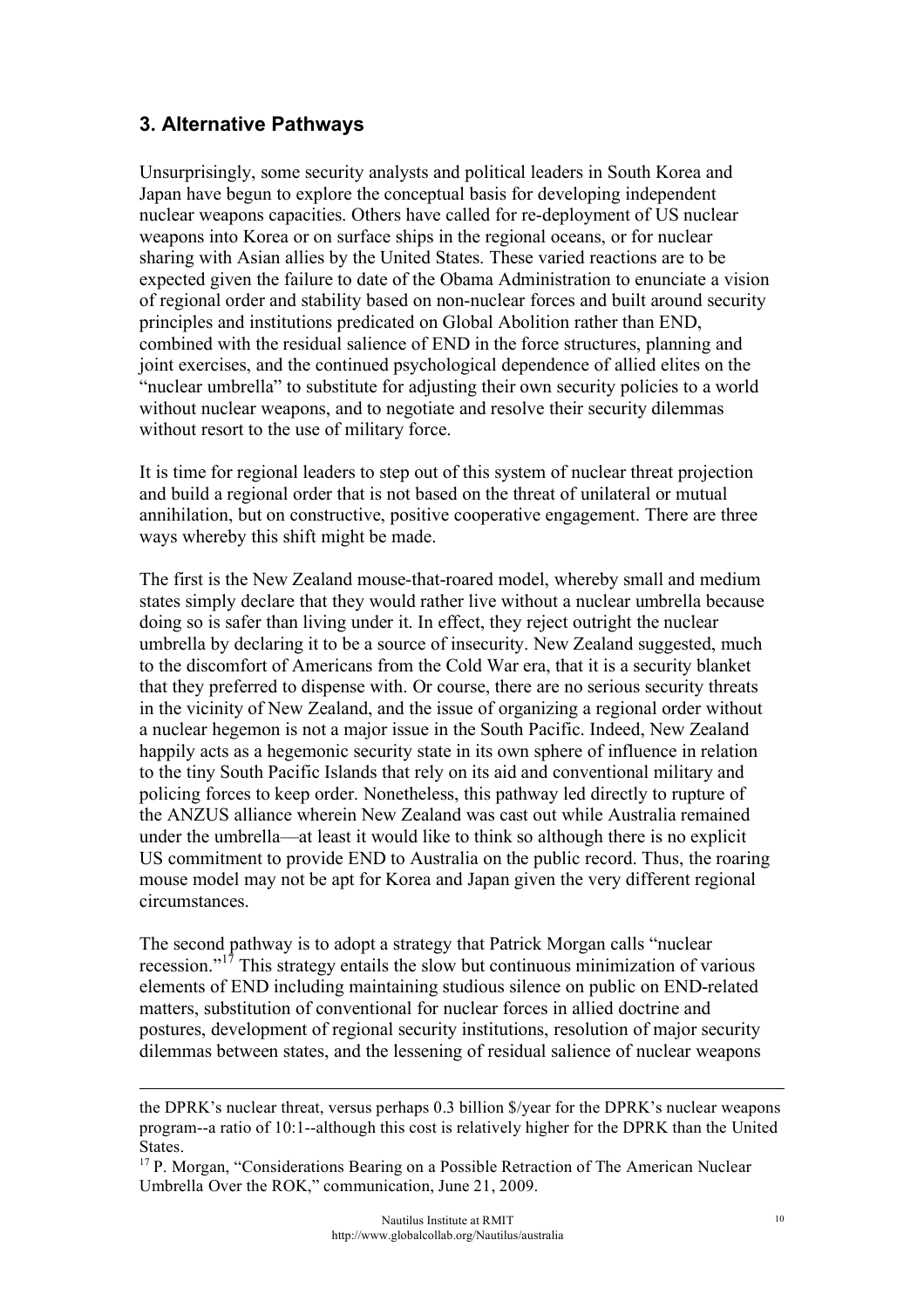over time to the point where they fade away. This approach is more likely to be acceptable to both the United States and its regional alliance partners than the mouse-that-roars. It does not attempt to reconfigure security relationships built partly around the role that nuclear weapons play in "order and stability," that is, it is a cautious, phased approach to structural change that is consistent with what the nuclear powers committed to in the NPT. Its proponents suggest that calls for Global Abolition pose the prospect of too much change, too fast, for states to adjust without unwelcome instability, accelerated nuclear proliferation, and increased risk of inter-state conflict.

This risk is precisely the primary concern of security intellectuals in the region about Global Abolition and its implication that END may be obsolete and needs to be retired soon.<sup>18</sup> Undoubtedly, a recession strategy could be implemented via existing bilateral security alliances. However, recession is unlikely to contain let alone reverse the damage already done by North Korea's nuclear weapons program to regional stability. Should the Obama Administration quietly shift from reinforcing END to nuclear recession, the allies would be likely to revise critical aspects of alliance with the United States, with or without American concurrence. In this sense, recession would achieve too little, too late. Indeed, it could be read as regressive and backward-looking US strategy designed to sustain a broken *status quo ante* rather than providing pro-active leadership to deal with North Korea and other regional insecurities—a regional agenda that would require vision and farreaching institutional change based on legitimate leadership, not just reliance on the old instruments of hegemonic power. This is the case because even without the inclination of the Obama Administration to reinforce END rather than shift to nuclear recession, such an incremental, even timid US strategy as nuclear recession does not substitute for pro-active leadership and institutional vision that is rooted in legitimate leadership. Put differently, the ideological, institutional, and unique capabilities that constituted nuclear hegemony during the Cold War are now so disjointed and contradictory that minor changes cannot overcome the trend towards rapid decline.

Surely the most hopeful future lies in a regional vision of shared cooperative security relations, one neither based on nuclear threat between regional states nor buttressed by nuclear threat in the form of END—that is, via a third pathway derived from Global Abolition principles that makes sense in this region. The Obama Administration has yet to articulate such a vision, although a few American security analysts such as George Perkovich are outlining diluted concepts of "21<sup>st</sup> century extended nuclear deterrence" that support rather than contradict Global Abolition<sup>19</sup>

After the early August 2009 visit by Bill Clinton to Pyongyang, the DPRK seemed ready to discuss with the United States issues related to proliferation (aka Syria and

<sup>&</sup>lt;sup>18</sup> T. Suto and H. Tosaki, "Abolishing Nuclear Weapons: A Japanese Perspective," in G. Perkovich and J. Action, *Abolishing Nuclear Weapons, A Debate*, Carnegie Endowment for International Peace, 2009, p 214.

http://www.carnegieendowment.org/files/abolishing\_nuclear\_weapons\_debate.pdf

<sup>19</sup> G.Perkovich, *Extended Deterrence On The Way To A Nuclear-Free World,* International Commission on Nuclear Non-proliferation and Disarmament Research Paper*,* May 2009. http://www.icnnd.org/latest/research/Perkovich\_Deterrence.pdf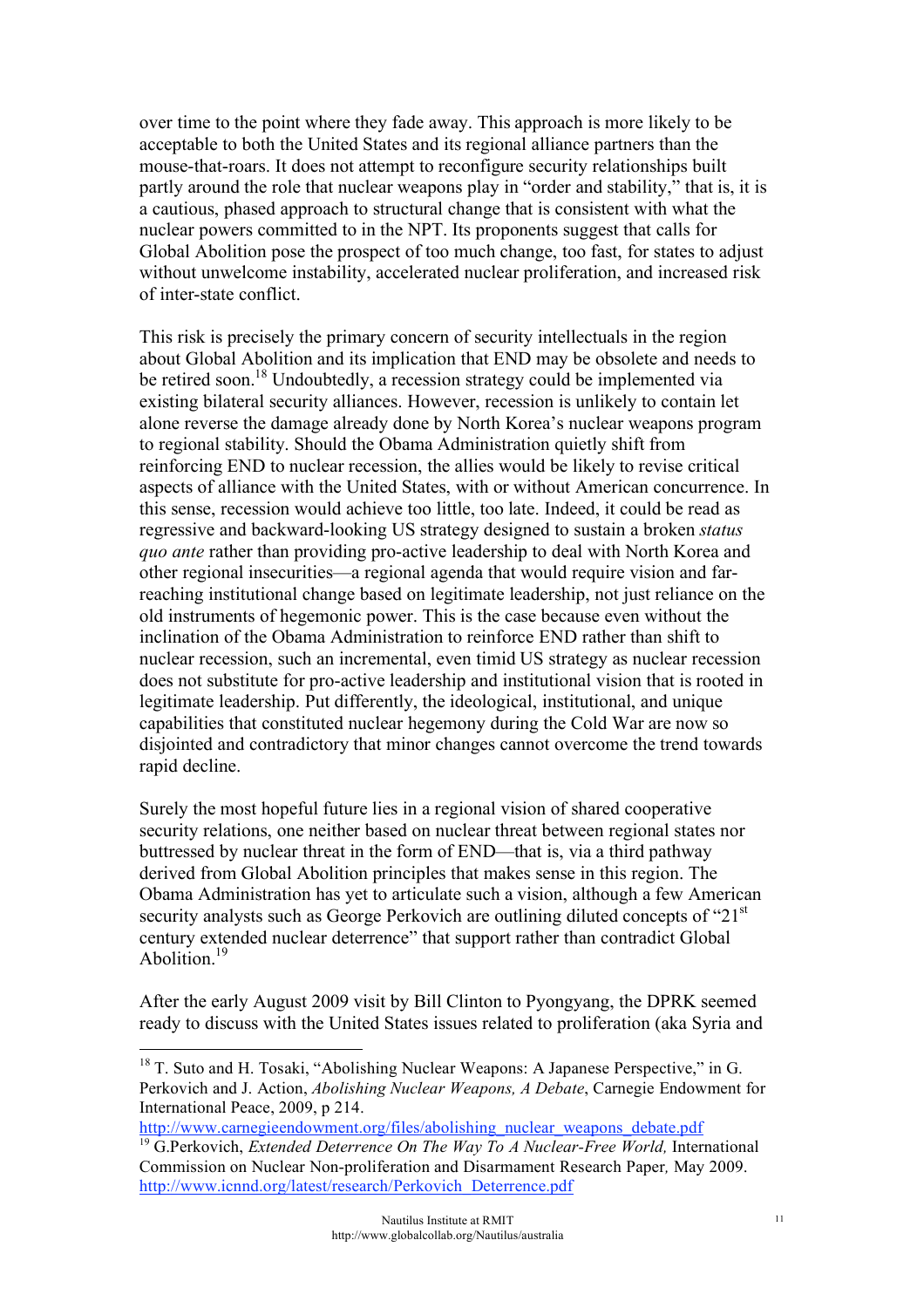beyond), missile exports, and confidence building and tension reduction in the US-DPRK relationship. This limited agenda placed the United States in a bind in that to engage in talks on these issues before denuclearization and in the aftermath of Pyongyang's release of the journalists would be tantamount to accepting the fact that the DPRK is a nuclear weapons state, a claim still rejected outright by the United States. Conversely, for the United States to insist on a return to denuclearization talks first would enable the North Koreans to argue to third parties such as China and Russia that they tried to deal with the Americans who proved obdurately hostile to their existence, and therefore the only choice is to step up the pace of their nuclear program. To sustain the pressure, the DPRK revealed on September 4, 2009 that it has successfully experimented with uranium enrichment.<sup>20</sup> Although the DPRK pointed to its light water reactor aspirations as the rationale for seeking enriched uranium—which could be interpreted as indicating interest in resuming talks that could lead to such a reactor being built in the DPRK—the signal also could mean the DPRK is preparing to create a second pathway to obtain fissile material for weapons. Since then, the United States has agreed to negotiate with DPRK officials on a bilateral basis, albeit in order to resume the Six Party Talks. As this essay goes to press (December 9, 2009), US envoy Stephen Bosworth is in Pyongyang to commence such discussions.

Of course, these are all tactical considerations, and however these issues play out in the aftermath of the Bosworth mission to Pyongyang, the DPRK has made it clear that having gained nuclear weapons, they will not give them up without the United States withdrawing END from Japan and South Korea. Given other DPRK demands for reduction in US hostility towards the DPRK including potentially a peace treaty and diplomatic recognition, ending END might only be a necessary, not a sufficient condition for them to dismantle their nuclear weapons. But unless something along these lines is done, it is hard to see what would induce the DPRK leaders to even consider seriously actual denuclearization.

# **4. A Non-Nuclear Abolition-Based Strategy**

Rather than reinforcing END to counter the DPRK's nuclear weapons or adopting nuclear recession, after first consulting with regional states, including allies, the United States should declare that conventional weapons, and only conventional weapons, will be used to deter and if necessary, to respond to the DPRK should it project nuclear threat or actually use a nuclear weapon, under all circumstances. Underpinning this posture would be the declaration that the United States would militarily and politically terminate the DPRK regime should it use nuclear weapons. This position is tailored specifically to the DPRK, but it transforms the DPRK from effectively challenging the Global Abolition strategy to making it into a precedent that establishes the ground-rules governing proliferation during the transition to Global Abolition. It also recognizes the reality that neither China nor the Russian Federation would ever use nuclear weapons in Korea, a strategic reality that has been apparent since the end of the Cold War.

 <sup>20</sup> Choe S.H and D. Sanger, "North Korea Reveals Second Path to Nuclear Bomb*," New York Times*, September 5, 2009. http://www.nytimes.com/2009/09/05/world/asia/05korea.html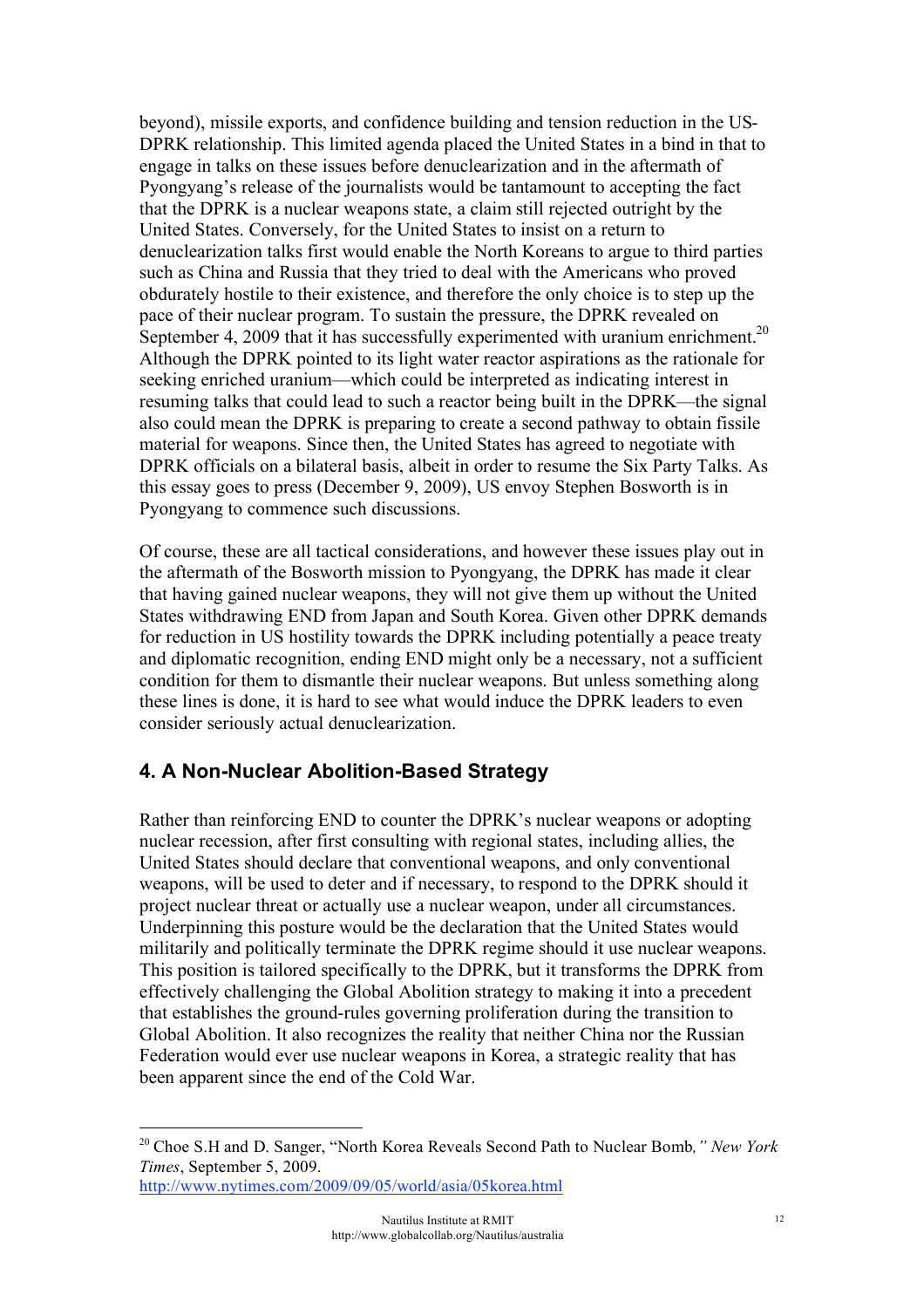It may be argued that to not respond to DPRK first use in a hot war would simply invite further use by the DPRK until it runs out of nuclear weapons, whereas END could suppress DPRK first use (by actual or threatened US pre-nuclear pre-emptive strike or retaliation) or any subsequent use of nuclear weapons by the DPRK. However, this escalation pathway exists with or without END, and once nuclear weapons are used, from a deterrence perspective (inside a DPRK leader's mind), all bets are off—whatever the US declared posture. Non-use in response to DPRK first use of nuclear weapons is far more likely to avoid further DPRK use of nuclear weapons than a nuclear riposte. Should the DPRK find itself pulverized by nuclear attacks in retaliation to its own insane first use, it would have little incentive not to fire its remaining weapons in an all-out, last-ditch stand to defeat the United States politically and militarily in the Peninsula and region—assuming its command-andcontrol system was making and enacting "rational" decisions at all. If the DPRK leadership was insane, or had lost control leading to unauthorized use, then American nuclear threats and attacks would not be based on strategic calculus aimed at terminating the war or minimizing the damage, but would be based on fear or revenge, neither of which is a sound political or legal basis for authorizing nuclear war.

It might also be argued that an apparently DPRK nuclear first-use is in fact ambiguous as to origin, or might be designed by the DPRK to be ambiguous. There are indeed many possibilities in this vein. Was a nuclear attack on US or allied forces in this region by an authorized DPRK unit, or by a rogue element? Did the weapon employ DPRK-originated fissile material, but cannot be attributed to direct DPRK-delivery, and therefore could be an attack on US or allied forces from a third party? Can an offshore explosion, or a high-altitude nuclear explosion that results in crippling EMP effects on unprotected electrical and electronic systems in Korea and Japan be attributed to the DPRK? In such circumstances, there are severe risks of rapid escalation due to degradation of decision making under severe stress, organizational cybernetics in command and control systems that lead to grotesque and unintended outcomes that amplify the risk of nuclear retaliation, or simply the near-automatic execution of warplans that prove impossible to stop.

Conversely, noone should ever assume that the US commander-in-chief would automatically launch a nuclear reprisal. It follows that the reduction in putative deterrence effects after first or nth use from committing to non-nuclear response is arguably small or non-existent in such circumstances. After such an attack, it is highly likely that all the nuclear weapons states would stand behind the attacked party to hold the aggressor to account, and conventional force would suffice for this purpose. In fact, because conventional force takes more time to mobilize and deliver, it provides a built-in escalation brake that would enable the United States to conduct forensic analysis, intelligence operations, and diplomatic warfare whereas a countervailing strategy that is based on nuclear counterattack entails the opposite, a compression of decision-making time to absurd levels.

A completely non-nuclear strategy to deter and defend against DPRK threat of attack is militarily feasible. Indeed, although the United States has kept a target list for nuclear attack in North Korea and allocated warheads and delivery systems to implement the nuclear war plan at all times, the non-nuclear defeat of the DPRK has been the primary basis for military war planning in the Korean Peninsula since the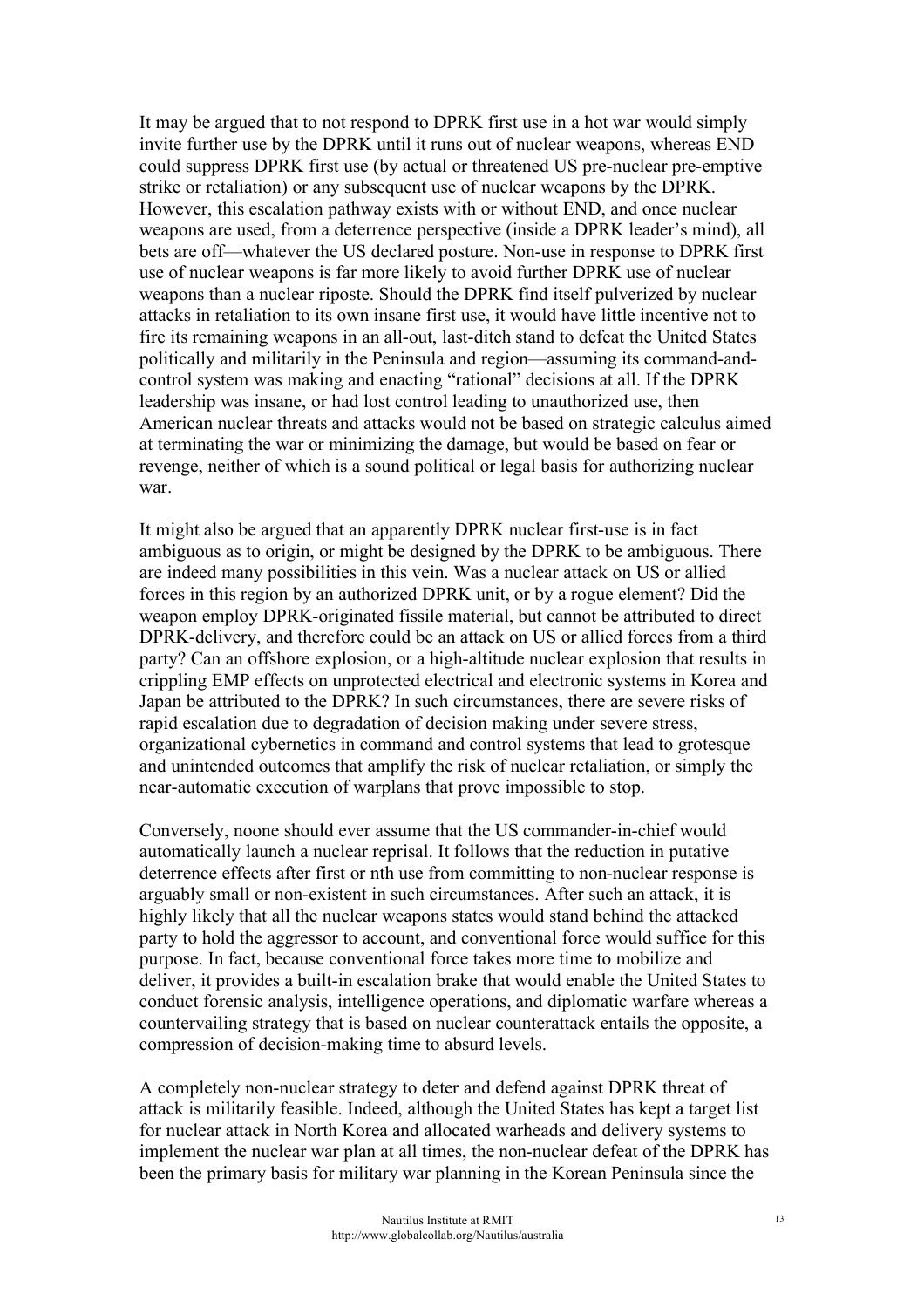withdrawal of American nuclear weapons in 1992 (and some would argue in the US Army, for decades before 1992). Making a solely non-nuclear strategy explicit would devalue the DPRK's nuclear weapons far more effectively than reliance upon END. Reasserting US nuclear threat via reinforced END simply validates the DPRK's nuclear breakout in their own and third party eyes and provides de facto recognition that the DPRK is an actual nuclear weapon state requiring a deterrent response. The North Koreans themselves have pointed this out:

*Ultimately, the stipulation of the "extended deterrence" in writing does nothing but add more legitimacy to our possession of nuclear deterrence and will only result in bringing on themselves a tragic situation that will bring the fiery shower of our nuclear retaliation over South Korea in an "emergency.21*

Moreover, as has been pointed out many times, if non-nuclear weapons states conclude from observing the DPRK's situation that only by proliferating will they gain sufficient power to compel nuclear-weapons states to provide assurance that they will not be subject to nuclear attack or threats thereof, then the DPRK model of nuclear breakout embodies the lesson that the NPT non-proliferation regime cannot provide security to non-nuclear weapons states in conflict with nuclear weapons states. The reversal of new proliferation today also prefigures the "nuclear breakout" problem after global nuclear abolition is achieved, at which time conventionally armed great powers that were nuclear weapons states might have to respond to nuclear breakout by a big or small power while maintaining non-nuclear principles. If this problem can't be solved by primary or sole reliance on conventional deterrence on the "way down" to abolition in relation to a few, relatively weak states attempting to proliferate, then it is hard to envision how conventional deterrence could contain nuclear breakout from a state of abolition. This is why the DPRK is a crucial test case for Global Abolition, not just a regional sideshow.

At a regional and local level, adopting policies henceforth that downplay or abandon END prefigures the eventual strategic landscape in Korea wherein the DPRK either collapses or is absorbed into the ROK, that is, one in which there is no security threat from the DPRK against which END is counterposed. Preparing for this contingency is a primary responsibility for the ROK, Japan, and China, especially for South Korea and pushing the United States to make this shift is an allied responsibility, to be undertaken in their own self interest. Instead of bandwagoning with the United States and demanding enhanced END, allies like the ROK can and should use their own leverage on the United States to use its unsurpassed power to reshape the whole strategic landscape, not just respond to parts of it. Putting it another way, relying on END to respond to the DPRK's nuclear threat allows the DPRK to determine the regional security agenda and time the pace and type of change in strategic relations that arise from nuclear weapons and proliferation. By contrast, the Global Abolition approach would put the United States in the driver's seat again, imposing a different set of relationships based on conventional deterrence and regional security institutions based on cooperation and interdependence rather than nuclear threat and END.

 <sup>21</sup> *Nodong Sinmun* Commentator's article--25 June 09.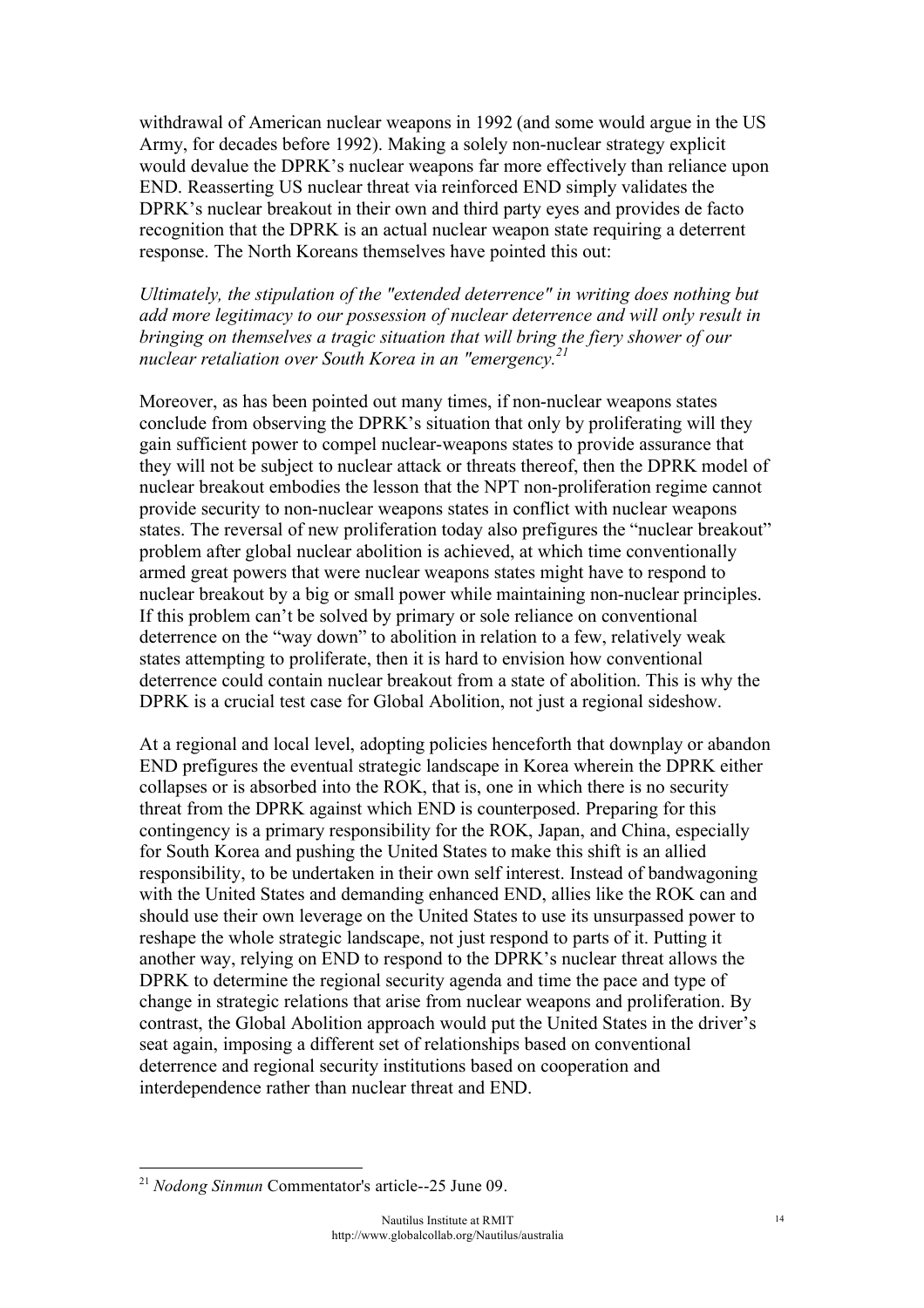Admittedly, there are risks associated with such a dramatic break with fifty years of END as a structural underpinning of inter-state relations and the possible disruption of the expectations and perceptions of security elites in all the countries of the region. But a rapidly emerging new nuclear-armed state represents such a rupture in the regional order in any case, especially given the near nuclear anarchy that has erupted in South Asia where both India and Pakistan have deployed operational nuclear weapons. Nonetheless, in Northeast Asia at least, replacing nuclear threat with a more constructive basis for security relations seems realistic, feasible, and desirable given the urgency of common problems, the emergence of what Japanese nuclear analysts have termed Asian "Mutually Assured Dependence" between the economies of otherwise antagonistic states, and the need for shared solutions.<sup>22</sup>

It is time, therefore, for regional security analysts to conduct a careful, honest, and complete risk-benefit analysis of END versus non-nuclear alternatives. In Korea, this re-examination should include the following putative benefits from END that would be foregone by switching to Global Abolition and non-nuclear forces:

- Deterrence of any DPRK first-use of nuclear weapons against allies:
- Deterrence or negation of attempts by the DPRK to gain psychological advantage over other nations in the region by projecting nuclear threat in negotiations or in a political-military crisis in Korea;
- Deterrence of DPRK nuclear alliance with third parties such as Iran (an exchange of Iranian centrifuge technology for DPRK plutonium and nuclear test data, for example), DPRK-style nuclear extended deterrence to third parties, or DPRK export of nuclear hardware and knowledge;
- Reassurance of allied leaders and publics that the United States will neither abandon the ROK to face alone the DPRK nuclear threat or first use of nuclear weapons, nor create tension that escalates to war, nuclear next use, or to the ROK being caught in a US-DPRK cross-fire;
- Compellence of the DPRK to undertake expensive defensive measures to protect itself and its population against US nuclear first-use by projecting nuclear threat under the rubric of END that is in fact indistinguishable from the threat of nuclear pre-emption;
- Compellence of the DPRK to return to the denuclearization bargaining table, dismantle its nuclear weapons, restore its NPT and IAEA membership in good standing, rejuvenate the 1992 Joint Denuclearization Declaration with appropriate monitoring and verification procedures, possibly in the form of a new Korean or regional nuclear weapon free zone.

The costs to the allies of continuing to rely on END to gain these putative benefits and many of these costs would be avoided or reduced by switching to purely conventional deterrence (although being qualitatively different, some of these costs are not easily weighed against the benefits). These costs include:

<sup>&</sup>lt;sup>22</sup> As proposed by T. Suzuki et al, "A Proposal on Nuclear Disarmament and Non-Proliferation Policy from Japan: 10 Recommendations Based on "Asian Mutually Assured Dependence (A-MAD)" Concept," presentation at Stanford, Washington DC, Stockholm and Beijing, September 13-23, 2009, Japan Cooperative Security Initiative. http://a-mad.org/download/AMAD\_Introduction\_0909.pdf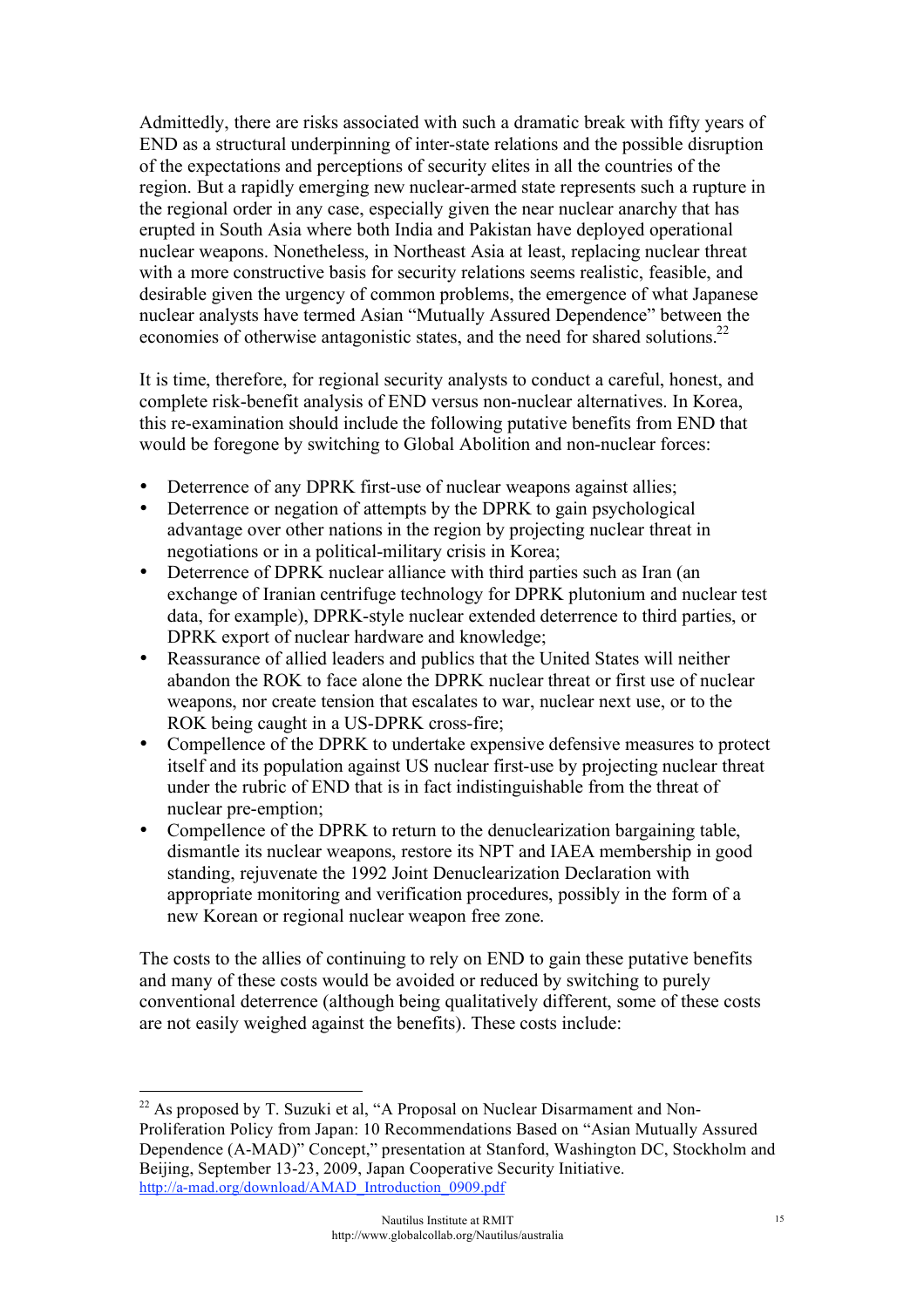- The risk that North Korean leaders perceive US nuclear threats projected against the DPRK as offensive in nature, including the possibility of pre-emptive first strike, an impact indeed sought in US declaratory doctrine in the form of rejection of a no-first use policy, leading the North Koreans to accelerate their nuclear weapons program, conduct more provocative tests, and develop a DPRK-style nuclear operational doctrine that may not be easily recognized nor countered by American strategists accustomed to the "civilized" precepts of strategic nuclear warfare inherited from the Cold War;
- The risk that North Korea's leaders are already highly deterred by allied conventional forces, as well as by the irremovable "existential" deterrence that is created by the mere existence of long range nuclear weapons even if END is abolished; and that while concentrated nuclear threat in the form of END induces zero marginal deterrence, it evokes from the North Koreans irrational or misguided political and military excursions to either deter nuclear attack or alternately, to exploit the tension created by the state of nuclear threat in the Peninsula;
- The risk that continuing the confrontation with the DPRK in part due to the nuclear standoff could actually induce its collapse and thereby bring about loss of control over fissile material and nuclear weapons in the midst of war or civil war in the DPRK, with potential escalation and/or export in the ensuing chaos;
- The likelihood that enhanced END will be perceived by third parties, especially China, as justifying the DPRK's nuclear weapons program as "defensive" in nature;
- The foregoing of security benefits that otherwise would be gained from tension reduction between the allies and the DPRK, both within Korea, and at a regional level, should the nuclear standoff represented by END continue for the indefinite future;
- The high probability that if the United States fails to stop the DPRK from expanding its nuclear weapons capacities, then over time, Japan, the ROK, and other regional states will review their own non-nuclear commitments and seek increased weapons-related technological capacities; and as the failure of renewed END to curtail the DPRK nuclear weapons program becomes increasingly evident, their long run proliferation propensity may increase;
- The risk that unrestrained conventional deterrence in Korea without engagement and reassurance could stimulate the DPRK to either upgrade its own ailing conventional offensive forces, or to retain nuclear weapons with which to offset the US "revolution in military affairs" that promise to degrade the relative force ratios to the DPRK's disadvantage, especially the long-range rockets north of the DMZ and within range of parts of Seoul that are especially vulnerable to US and ROK precision-guided munitions, even if the United States were to abandon END in Korea; $23$

http://www.rand.org/pubs/monographs/MG636/

<sup>&</sup>lt;sup>23</sup> This dilemma—the emergence of overwhelming US-ROK counter-attrition capacity over DPRK conventional forces targeting Seoul and combined forces which could create crisis via increasing DPRK propensity to use their forces first rather than lose them--is explained by A. Long, *From Cold War to long war : lessons from six decades of Rand deterrence research,* Rand Corporation, 2008, pp. 77-80.

J. Matsumura et al, *Assessment of Crusader: The Army's Next Self-Propelled Howitzer and Resupply Vehicle*, RAND Corporation, MR-930-A, 1998, provide detailed analysis of technical difficulties faced by US-ROK forces in overcoming multiple rocket launchers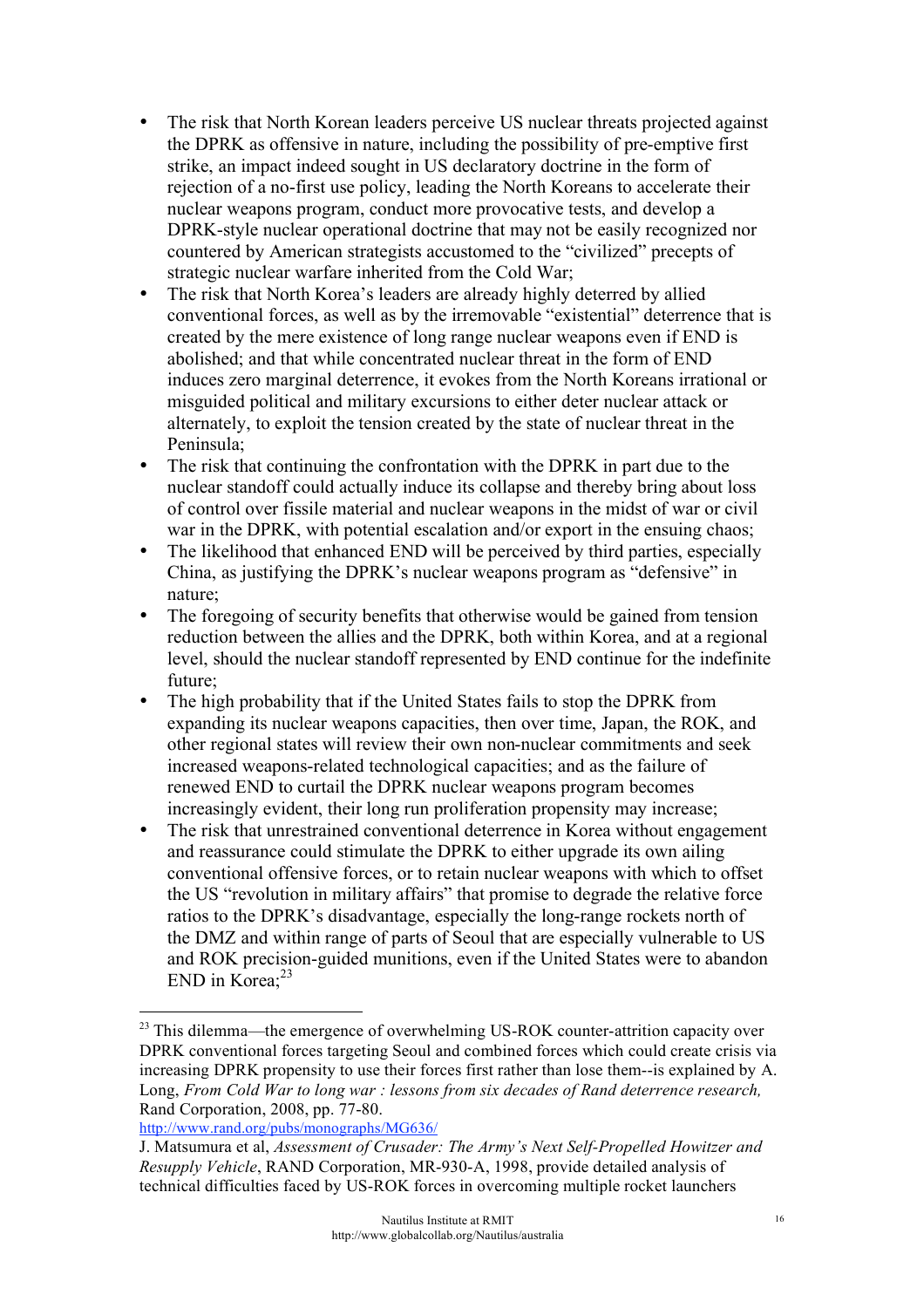- The blockage of genuine regional security institutions based on cooperative security and community that is created by continued reliance on nuclear threat between the United States and China to manage their relationships in relation to regional conflicts;
- Continuing END affirms that nuclear weapons are necessary to manage a regional conflict, instead of demonstrating that a regional security system based on non nuclear principles is feasible.

In the long run, the most important practical effect of retracting END from Korea (other than the possibility that it may be more effective in achieving the denuclearization of the DPRK) would be the termination of the historical linkage between US nuclear commitments to Korea and its commitment to defend Japan with nuclear weapons. Whether this rupture would be a liability or a benefit depends largely on the state of Sino-Japanese relations, and in turn on whether the Japanese feel directly threatened by Chinese nuclear weapons. By providing a far more effective antidote to the threat that many Japanese perceive to arise from the DPRK, with or without nuclear weapons, the end of END in Korea may also provide Japanese policymakers with more freedom to develop a less ideological foreign policy. At the very least, the change in Korea's "litmus" test role for the US-Japan alliance may indicate to the Japanese that the United States will no longer feed the neurotic dependency of Japan's security elite on END, and counter their demand that nuclear weapons be used to deter every significant threat faced by Japan. It would also expose the metaphysical basis of recent Japanese claims that "invisible" but forward-deployed nuclear-armed sea-launched cruise missiles on US nuclear attack submarines are somehow more "credible" nuclear forces than ballistic or airborne nuclear missiles from US territories in the region, and must be retained to sustain Japanese confidence in  $END<sup>24</sup>$ .

These are matters that are amenable to leadership and pro-active policies. The United States is still sufficiently powerful to shape the strategic environment in this region, but only if it exercises its power in a visionary and legitimate manner. This leadership is now under severe pressure in the Obama Administration's relationship with the new government in Japan,  $25$  making the resolution of the issue in relation to the DPRK even more urgent than in the past when the United States presumed that Japan would never revisit the alliance.

Who in the region might commence a serious dialogue on these issues? South Korea is the obvious candidate. Given the incumbent in the Blue House, however, it is unlikely that the South Korean government would explore such a future. Thus, this task likely falls to a regional network of security intellectuals and non-governmental organizations anchored in Korea to explore what South Korea might do in this regard. For example, given political will, South Korea might reiterate that it forever renounces nuclear weapons, promote the concept of a strong Korean Nuclear

 $\overline{a}$ 

http://www.stimson.org/pub.cfm?id=811

attacking northern Seoul; pp. 22-26.

http://www.rand.org/pubs/monograph\_reports/MR930

<sup>&</sup>lt;sup>24</sup> B. Blechman, "Extended Deterrence: Cutting Edge of the Debate on Nuclear Policy," May 28, 2009.

 $25$  J. Pomfret and B. Hardin, "U.S. Struggles To Keep Step With Japan's Shifting Foreign Policy," *Washington Post*, December 5, 2009, Pg. 8.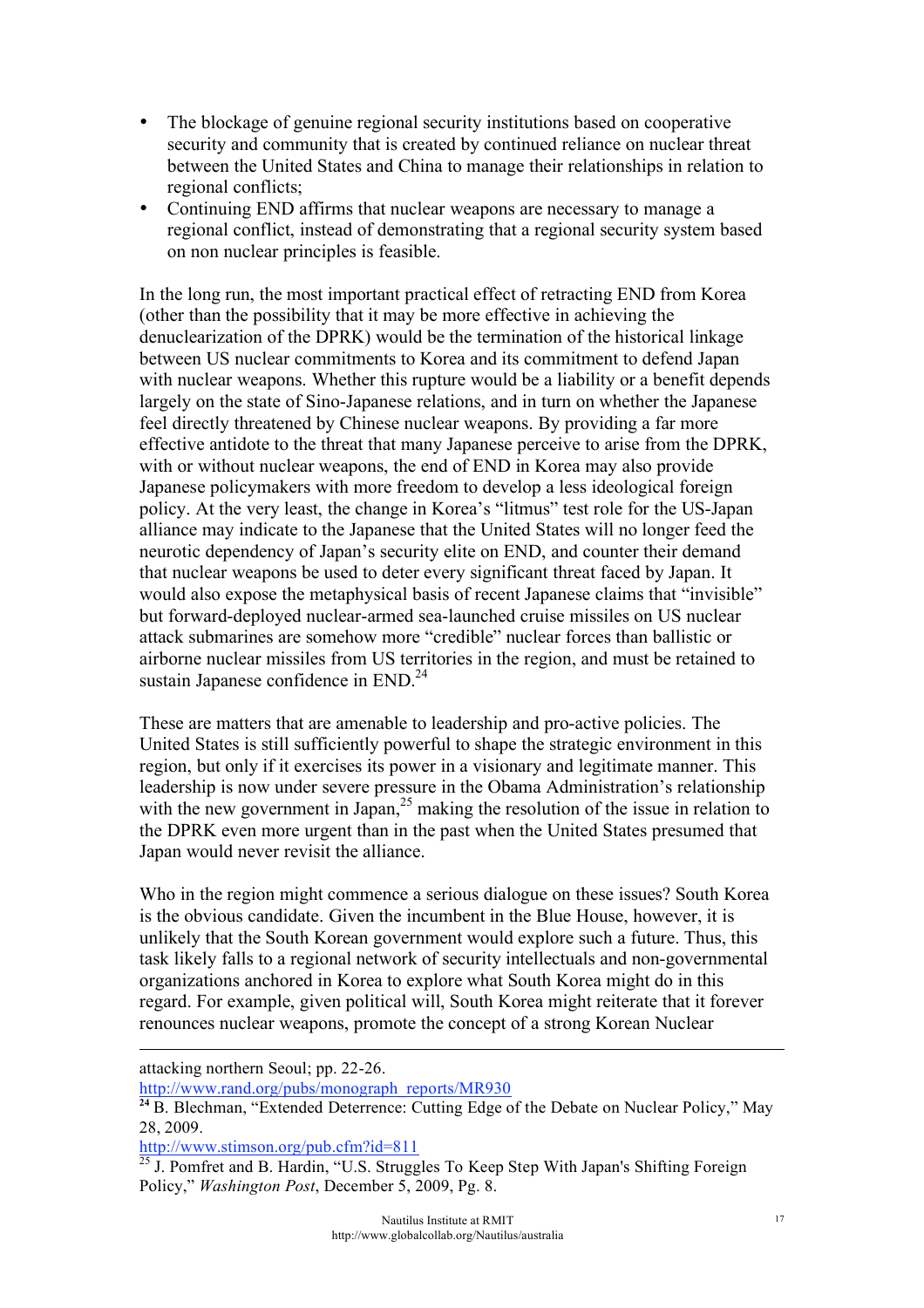Weapon Free Zone (building on the 1992 Korean Denuclearization Declaration but including protocols for nuclear weapon states to commit to not firing nuclear weapons in or out of the zone, etc.); and work to strengthen the 1995 and subsequent declarations by nuclear weapon states that they will not use nuclear weapons against non-nuclear weapons states and might (based on the earlier, 1968 UNSC resolution) even come to the aid of a non-nuclear state facing nuclear aggression.<sup>26</sup>

Of course, it is always possible that some dramatic event might drive the United States and the DPRK to come to an understanding on the nuclear issue. Just as President George H.W. Bush's removal of tactical and theater nuclear weapons in 1991-92 from Korea and from surface warships in the region made it possible to negotiate seriously with the DPRK, basing its DPRK policy on Global Abolition would enable it to meet the DPRK's demand for the US nuclear umbrella to be removed from Korea, with possible follow-on leverage on the DPRK's nuclear weapons program. This issue remains the ultimate stumbling block in any US-DPRK negotiations, as the North Koreans reiterated in their October visit to the United States.<sup>27</sup> But continuing standoff between the DPRK and the United States seems more likely for the foreseeable future, and the only way forward at this time seems to be via a bottom-up mobilization of concern and new thinking from within the region, grounded in a generational change of perceptions of threat and the need for interdependence and cooperation.

# **5. Conclusion**

This essay contains a series of linked arguments. The first is that US nuclear hegemony emerged during the Cold War, and was built around stopping proliferation by US allies and in turn, by adversaries who could threaten the United States or its allies. The second is that the nuclear threat projected by the United States in this hegemonic system drove the DPRK

to adopt a nuclear weapons proliferation strategy that was aimed at compelling the United States to change its policies towards the DPRK. The latter's successful nuclear breakout demonstrates that today, the hegemon has no clothes, that is, it is not capable of stopping nuclear breakout by a key adversary. The third argument is that the allies' reflexive response to the DPRK's nuclear threat—reinforcing extended nuclear deterrence to Korea and Japan—will not contain the DPRK's political offensive using nuclear threat projection, may validate its stance with third parties, and risks leading to eventual nuclear proliferation by the allies themselves. The fourth argument is that of the three conceivable alternatives for the allies to reliance upon extended nuclear deterrence, viz, nuclear rejection, nuclear recession,

 $26$  A good summary of these pledges is found in J. du Preez, "Security Assurances Against the Use or Threat of Use of Nuclear Weapons: Is Progress Possible at the NPT Prepcom?" Center for Nonproliferation Studies, Monterey, April 24, 2003.

http://cns.miis.edu/treaty\_npt/nptsec.htm

<sup>&</sup>lt;sup>27</sup> "In order for North Korea to denuclearize, the North Koreans said, there is a need for a permanent peace regime on the Korean peninsula to replace the present armistice agreement, not just oral security assurances. The present arrangement is simply a cease-fire. This ceasefire needs to be transformed into a permanent peace regime. "Until we get (such a permanent peace regime) we are not free to give up nuclear weapons.'" In Zagoria*, op cit.*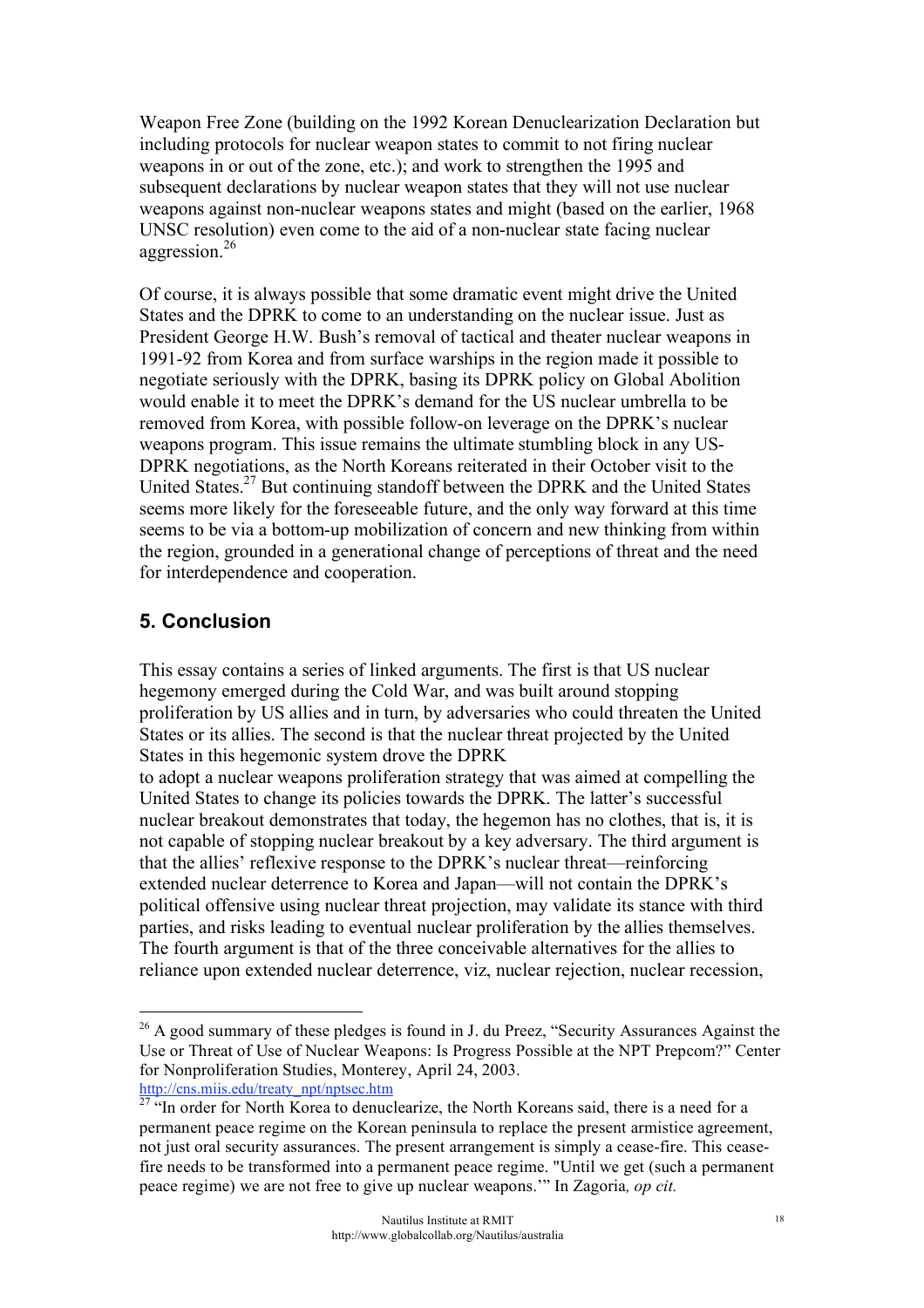and conventional deterrence, only the third option (supplemented by other positive incentives at the political and economic levels for the DPRK to denuclearize) is likely to curb the DPRK's nuclear threat, head off long-run proliferation by the ROK and Japan, and by realigning its legitimating ideology ("Global Abolition") with alliance institutions and force structures, restore the now rapidly dwindling US hegemony in the region. The fifth and final argument is that detailed examination of such a shift to purely conventional deterrence in the US-ROK and US-Japan alliances is now called for in order to test the validity and soundness of these arguments, given the multiple and complex tradeoffs entailed in making such a radical shift. Until this investigation and subsequent debate takes place, in the region and in the United States, many of the key tradeoffs will remain undefined and key policy issues unresolved, left to erupt in the political and military ambushes that characterize security affairs in this region.

Practically speaking, what might such a shift away from END to Global Abolition look like? The following indicative pathway shows some of the steps entailed retracting END more deliberately and rapidly, perhaps in a few years, than envisioned in the gradual fading away over generations of nuclear weapons that is envisioned by "recessionists." One could equally imagine other pathways based on recession; and there are many possible pathways based on END, some of which end in nuclear war.

The actions proposed in this Global Abolition pathway are not listed in a necessary or chronological sequence. There are too many unknown factors and too much uncertainty in the domestic and international factors that create enormous complexity in this region's security dilemmas. The pathway contains a number of possible crossroads based on whether the DPRK denuclearizes or continues to arm with nuclear weapons in response to the proposed removal of END as such choices may be pivotal for the whole pathway.

- Immediately, US policymakers would stop making public declarations that reassert, reinforce, or even upgrade the salience of END to the ROK, substituting for this public and official dialogue…silence. The United States would no longer refer to nuclear deterrence in relation to North Korea, nor repeat the alliance mantras about extended nuclear deterrence.
- After consultation with the allies, the United States would unilaterally issue a statement to the effect that nuclear weapons will not be used in Korea, period, even in response to DPRK first or subsequent use; and that should the DPRK use nuclear weapons, the United States will use all necessary non-nuclear means to remove the DPRK government from power and hold its leadership to account under international law relating to the use of nuclear weapons.
- The ROK government and/or civil society-based security organizations would launch a regional study group of eminent security specialists to examine the future of END in regional security affairs (this could feed into discussions with China and the DPRK in the context of denuclearization negotiations, and push the US security establishment to start connecting the dots between the President's Global Abolition policy, the DPRK issue, and regional alliance "management").
- In the context of denuclearization negotiations, the ROK would redefine the 1992 Joint Denuclearization Declaration and outline its commitment to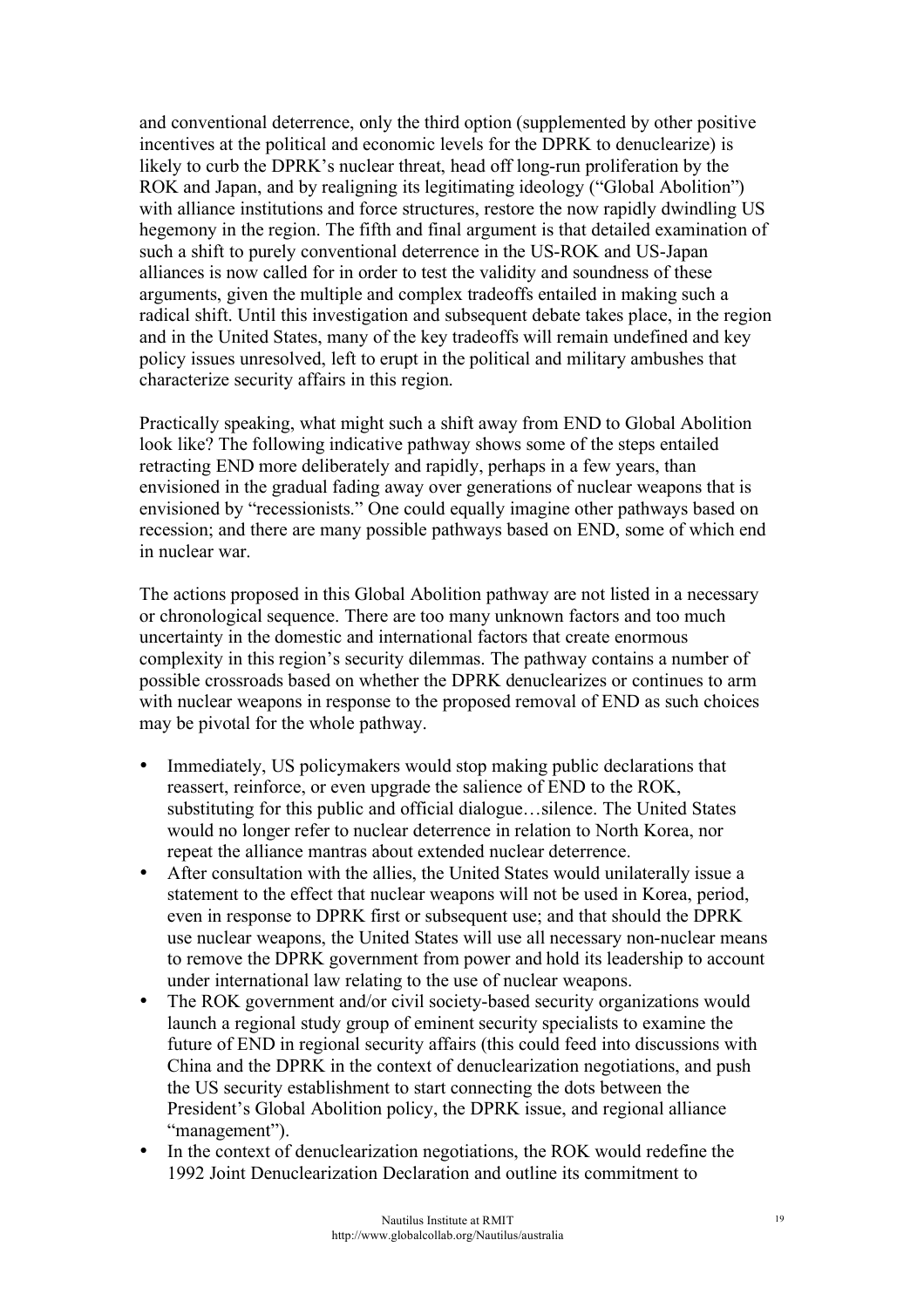promoting a post-Armistice Korean Peninsula NWFZ, with protocols for the NWS to sign about non-targeting, not firing NWs into or out of the zone, etc.

- In this context, the two Koreas would establish an inspection system on the Peninsula aimed at establishing a) first and foremost, US confidence that the DPRK is not proliferating; b) DPRK confidence that there are no nuclear weapons in Korea; and c), establishing the two Korea's confidence that neither is proliferating; d) IAEA and regional confidence in the robustness of this monitoring and inspection regime (many configurations are possible, and need careful study).
- If the DPRK refuses to denuclearize, then the ROK and Japan would establish a two-country nuclear free zone, harmonizing various elements of their existing commitments in this regard, and jointly implementing via a treaty a new set of non-nuclear commitments. The door would remain open for the DPRK to join this zone. Should it collapse, it would likely automatically become part of the system by virtue of absorption into ROK territory covered by the treaty.
- The regional nuclear and non-nuclear weapons states would conduct an expert and inter-governmental dialogue on reiterating and expanding the nuclear weapons states' negative and positive security assurances made in 1968 and 1995 to not use nuclear weapons against non-NWS that are state parties to the NPT, to come to the aid of non-nuclear weapons state parties to the NPT subject to nuclear aggression; and the ROK would launch a regional initiative to this effect at the NPT review conference in concert with other regional non-NWS such as Japan, Australia and even New Zealand.
- When and if the DPRK denuclearizes, the DPRK and the United States would define and create a security partnership with the DPRK starting inside the DPRK with the KPA (military forces and bases conversion, MIA-recovery, tension reduction and redeployments related to the DMZ, etc), and outside the DPRK on security issues (DPRK contributions to anti-terror efforts, peacekeeping forces, anti-piracy operations, joint coast guard operations on environmental or vessel traffic control or search and rescue operations, etc). Of particular interest would be post-Armistice roles for USFK in the Korean Peninsula consistent with security partnerships with both Koreas.
- A regional, multi-issue security institution would be established (possibly as an outgrowth of the Six Party Talks) to develop systematic habits of dialogue and institutionalized ways to resolve long-standing security dilemmas in the region to ensure that US conventional deterrence does not create new tensions and instabilities in the region—as the Bush Administration arguably did by militarizing the US-Japan alliance and undoing decades of past foreign policy work to reduce regional tensions.<sup>28</sup>
- A regional inter-governmental or eminent persons study group would examine the strategic implications of Global Abolition over time, either parallel to or supplanting the existing institutional apparatus devoted to reinforcing allied acceptance of and belief in END. Understanding and encouraging the role of China in Global Abolition is particularly important in this region.<sup>29</sup> As the

 <sup>28</sup> See W. Overholt, *Asia, America, and the Transformation of Geopolitics*, Cambridge University Press, New York, 2008, for a good description of this process and its outcome with regard to US relations with China.

**<sup>29</sup>** For Chinese perspective on these issues, see Major General Pan Zhenqiang (ret), *Nuclear Weapons in a Changing Security Environment in North East Asia*, Background Paper for the ICNND, Deputy Chairman, China Foundation for International Studies Beijing, May 12,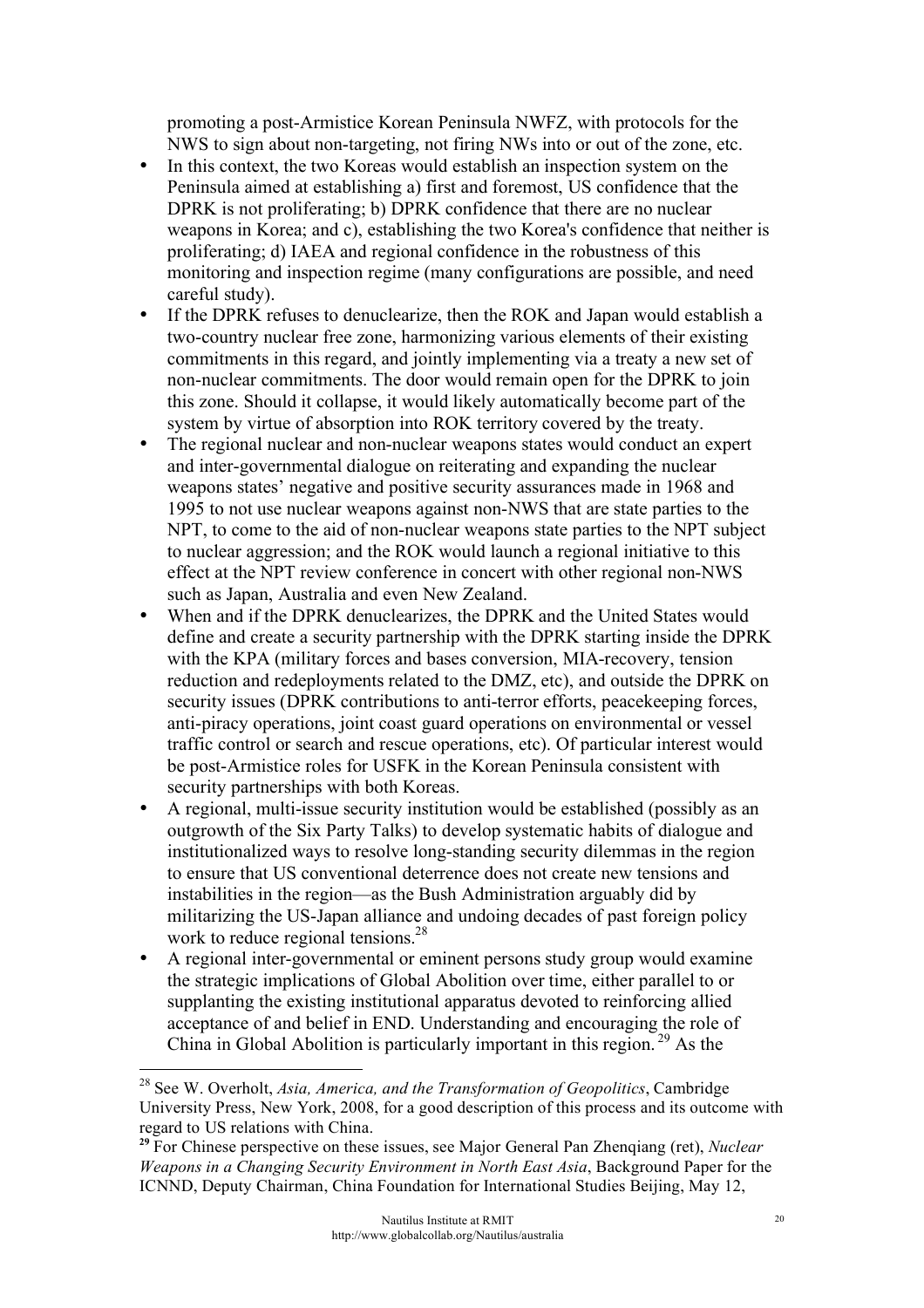United States' main partner in the early Global Abolition agenda, Russia could also play an important role in such a review of END in the regional security context.

My unspoken premise is that Obama's Global Abolition policy is not just a political-symbolic stunt. Rather, I assume he intends it to become the new framework for reconstituting American hegemonic power that will rapidly devalue nuclear weapons and eventually remove them altogether from the US arsenal as well as from that of other nuclear weapons states. To date, the Global Abolition agenda is limited to fissile material security and reduction, and to stopping nuclear terrorism—important steps to reduce short-term nuclear threat, but not core issues with respect to the role of nuclear weapons in international insecurity. If and when this takes place, then END will be found to be fundamentally inconsistent with Nuclear Abolition and will be discarded, one region and relationship at a time. Also, I have suggested that reasserting END is especially counterproductive to American power at this specific juncture in dealing with the DPRK, especially in the East Asia region.

This is not how many American policy makers view the situation. They see themselves as firmly anchored via bases, forward deployments, nuclear weapons, and alliance relationships. They feel comfortable relying upon nuclear threat to contain North Korea for the foreseeable future. They believe that they have firmly under control the allies' propensity to proliferate. In reality, US leadership is much more tenuous than Americans like to believe due to the cumulative impact of the wars in Iraq and Afghanistan, nuclear proliferation, and the economic crisis originating in the United States. In this context, the revival of END hastens the demise of American hegemony, at least in this region.

Ironically, actual American forces today are primarily non-nuclear rather than "dual-capable" as was almost universally the case during the Cold War when allies were told that the United States military did not distinguish between its nuclear and non-nuclear forces. Although the United States maintains strategic nuclear forces at home, these have little to do directly with realistic military planning or force postures in the alliances, and even less to do with the expanding scope of military operations by US allies working alongside the US military including peacemaking, peacekeeping, disaster relief, nation building, humanitarian intervention, antiterrorism operations, and rarely, prosecuting conventional war.

Unfortunately, Global Abolition as a framework for a new hegemonic leadership is far from displacing the old habits and instruments of nuclear coercive diplomacy, and is almost completely ignored in the core alliance institutions. It has barely begun to take root as a substitute for failing nuclear hegemonic policies, as is most obvious in the case of the DPRK. Generations of Cold War warriors committed to maintaining alliances and comfortable with Cold War habits and ways of thinking are entrenched in alliance institutions and have paid little or no regard to Global Abolition.

 $\overline{a}$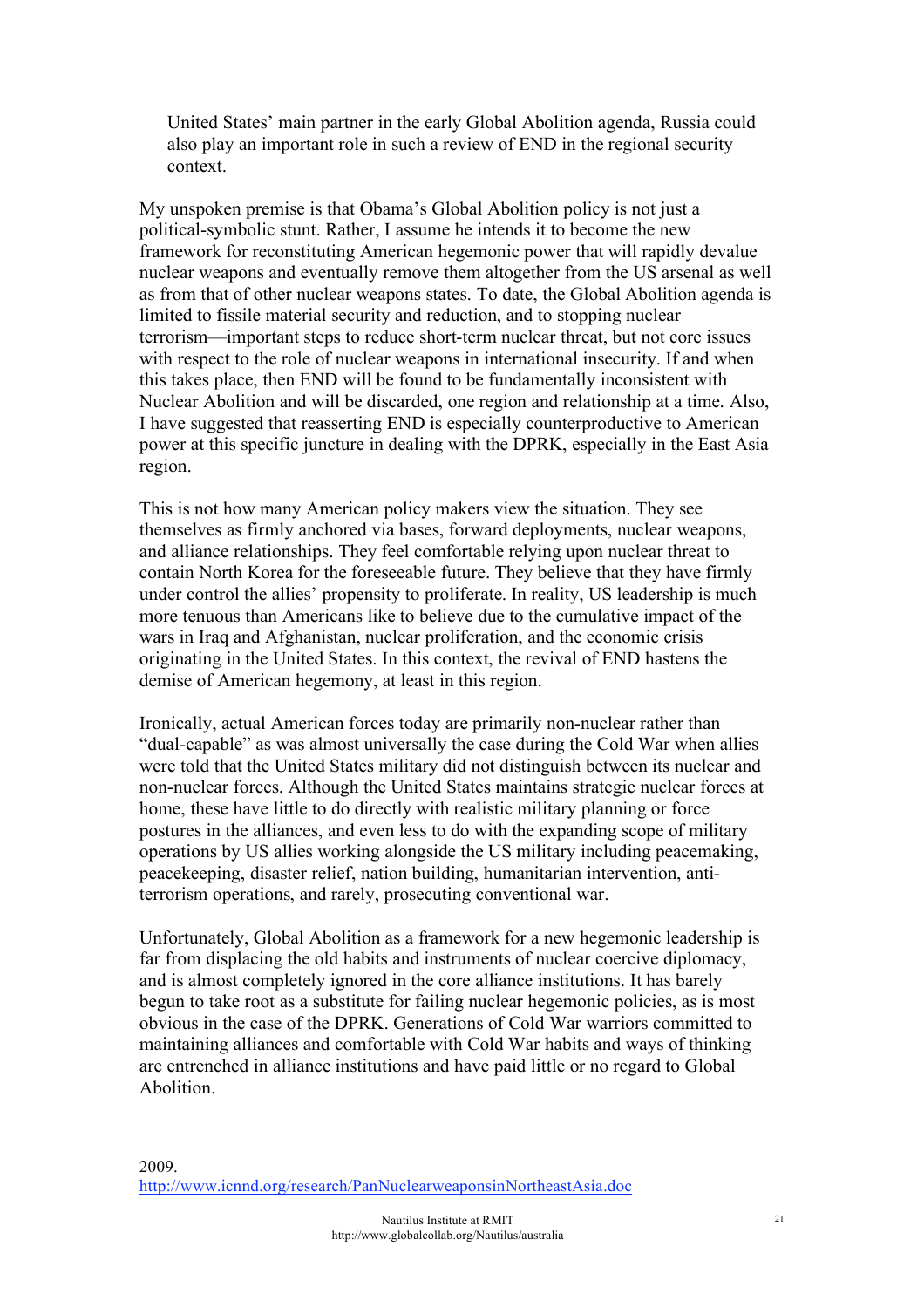It is not just up to Obama and the proponents of Global Abolition to counter END and expanded reliance on nuclear threat in the current period. It is also up to regional states to use effective diplomacy to create authentic regional security institutions that overcome past antagonisms and by which future conflicts can be resolved, without resort to weapons of mass destruction, whether directly or indirectly. The agenda includes not only dealing with the DPRK and its nuclear threat; but also establishing a regional nuclear fuel cycle, and ways to cooperate on interrelated global problems that affect the salience of nuclear weapons to regional conflicts and cooperation. Eventually, it entails building a depth and range of political, economic, and security inter-dependence in this region whereby nuclear targeting of other states becomes unimaginable and absurd.